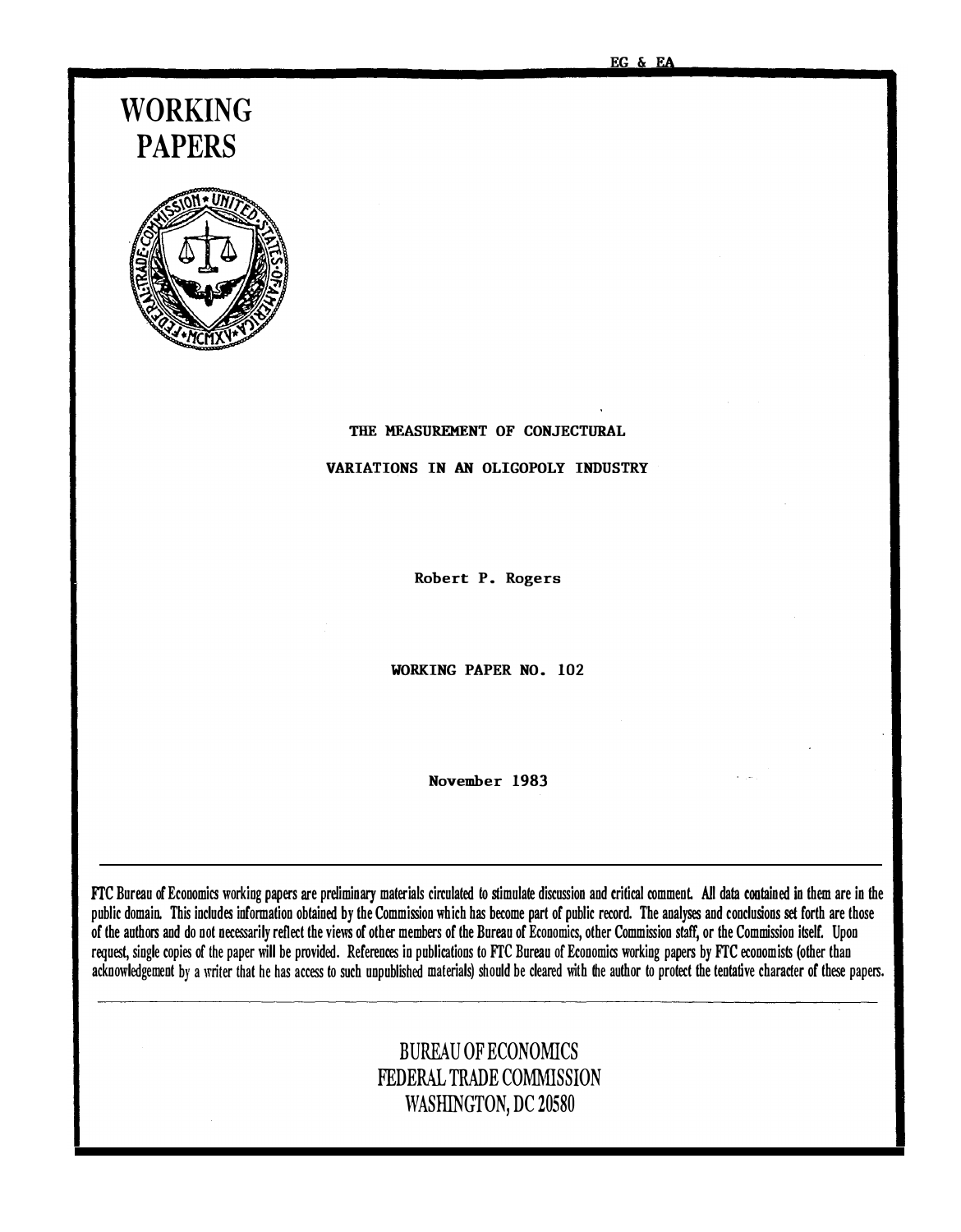**DRAFT** ( Please do not quote for re ference without permission)

> The Measurement of Conjectural Variations in an Oligopoly Industry

> > by

Robert P. Rogers Federal Trade Commission Washington, D.C. 20580 November 1983

The views expressed in this paper are those of the author and therefore do not necessarily reflect the position of the Federal Trade Commission or any individual Commissioner.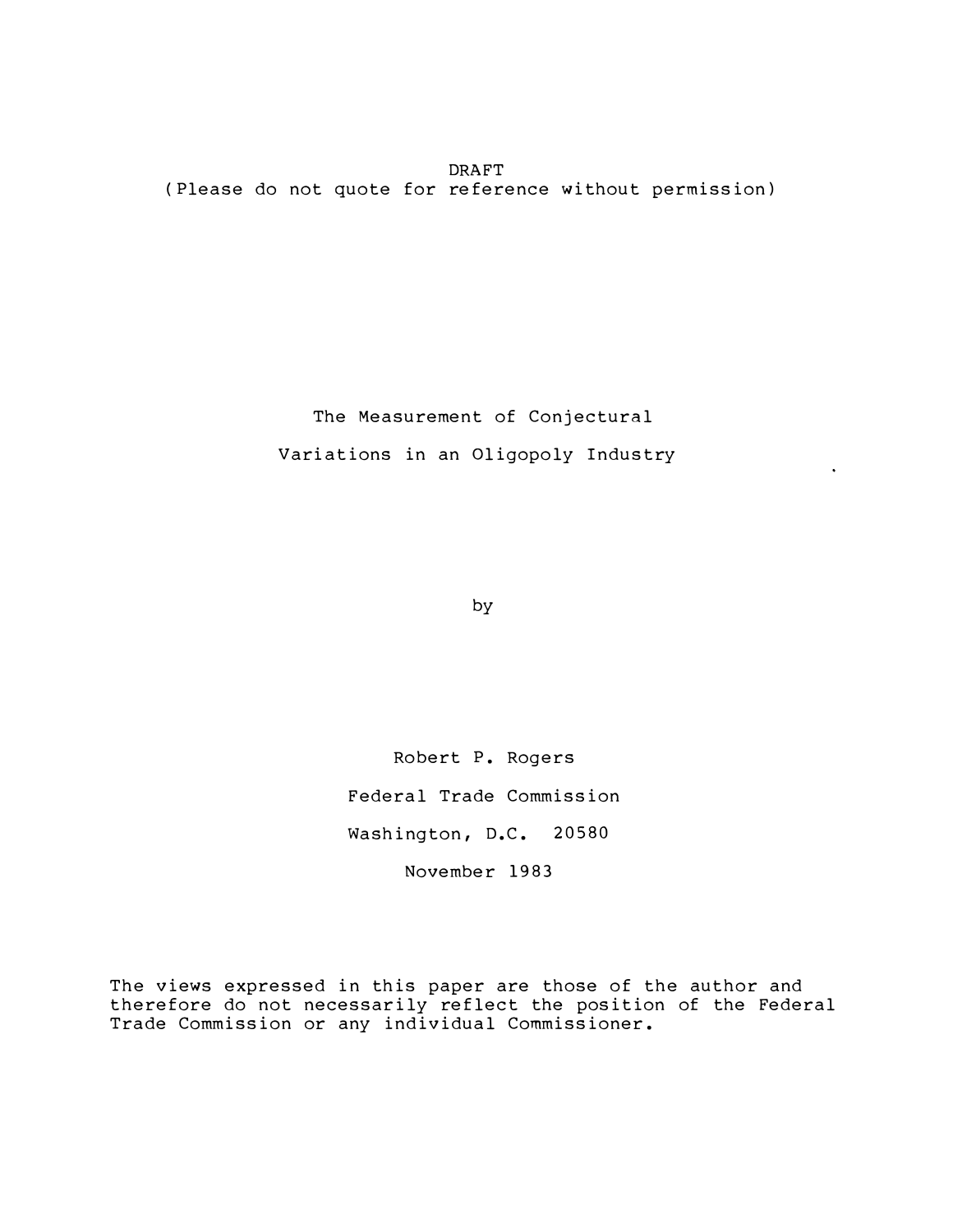#### I. Introduction

Oligopolistic markets are common if not ubiquitous, but economists have only put forth a number of competing hypotheses on how firms behave in these situations. The outstanding characteristic of these markets is that any one firm can significantly influence industry output and price. Because of this possibility, a seller in making its price and output decisions has to anticipate how other firms will react when it makes a change. These anticipated reactions are called conjectural variations. Theories of oligopoly behavior must take into account not only demand and factor cost conditions but also conjectural variations.

These variations have been theoretically formulated and in some cases measured.  $^1$  The former studies have found that the conjectural variations should fall into a given range of values. As it happens, the output and price levels generated by the extremes of this conjectural variation range correspond to the outputs and prices of firms operating at the opposite ends of the competitive-monopoly spectrum.<sup>2</sup> Therefore, if firms have conjectural variations (c.v. 's) close to the competitive extreme of this distribution, the hypothesis of competitive behavior cannot

 $1$  For the theoretical development, see Hicks, 1935, Anderson, 1977, and Kamien and Schwartz, 1981. For empirical studies see Iwata, 1974, Anderson and Kraus, 1978, and Gollop and Roberts, 1980.

The empirical studies have generally not contradicted this prediction.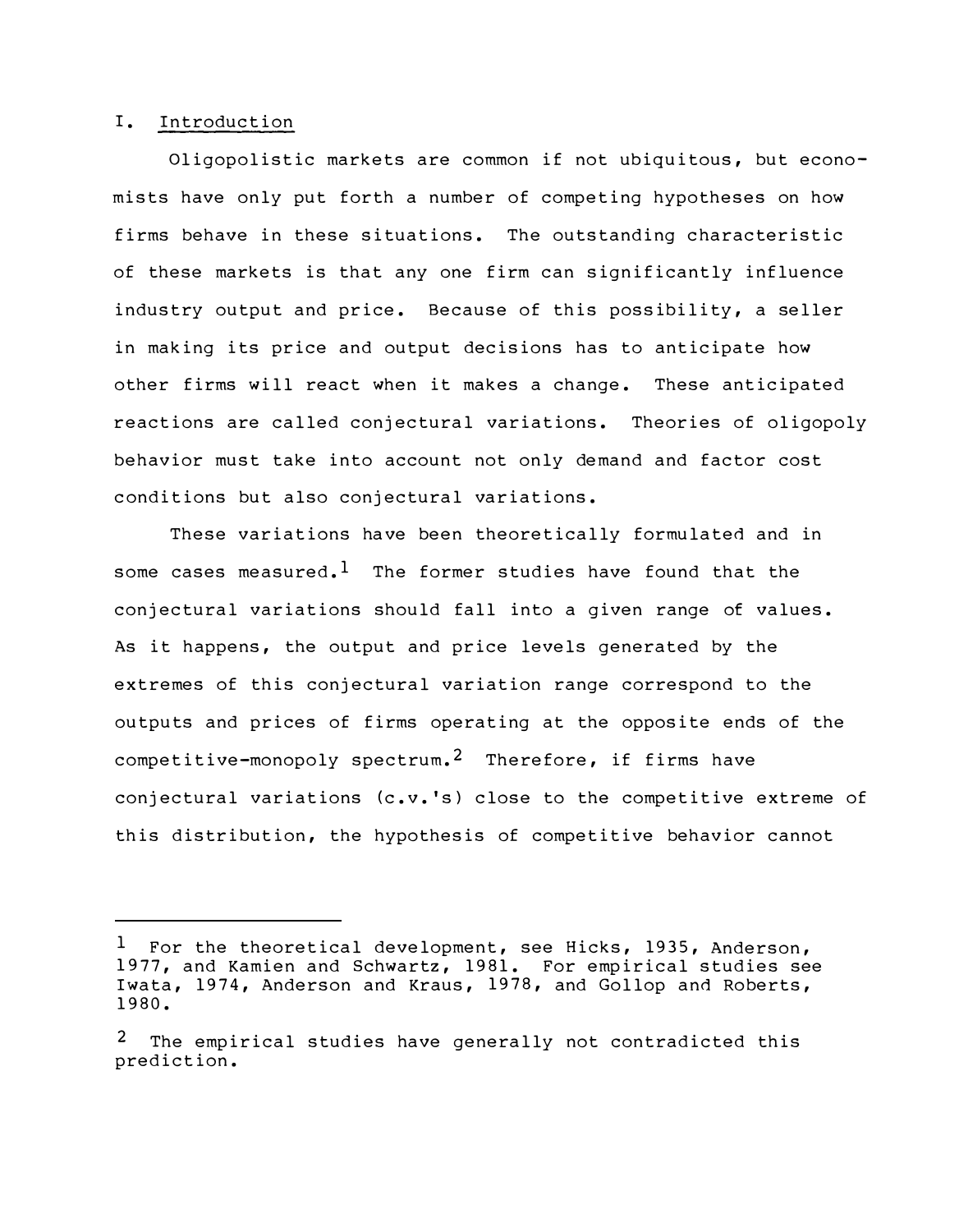be rejected. On the other hand, the same logic applies to a firm with a c.v. at the monopoly end of the range.

Between these two extremes, one will find conjectural variations corresponding to several proposed solutions to the oligopoly problem such as Cournot, Stackelberg, and limited collusion.<sup>1</sup> Anderson (1977) shows that the first of these theories is of special interest. Its c.v. constitutes a boundary between the range where a firm can be seen as acting independently of its rivals and the range where the firm may be cooperating with them. The former c.v. range is called the adaptive range, while the latter is called the cooperative or matching range.

It should be possible to determine the degree to which an oligopoly firm 's behavior is monopolistic or collusive by measuring its conjectural variations and comparing them with those of the above mentioned c.v. ranges. By this method, one may be able to identify industries with serious competitive problems and perhaps test for alternative theories of oligopolistic behavior.

In this paper, conjectural variations in the American steel industry will be measured. Two aspects of this study are of interest. First steel is a large industry and an important part of economy (about 4 percent of manufacturing), and much has been written about it (see Duke et al., 1977, pp. 152-89; Mancke, 1968;

For the Cournot and competitive solutions, see Fama and Lauffer, 1972; for Stackelberg, see Henderson and Quandt, 1958 and Hicks, 1935; and for limited collusion see Iwata, 1974. 1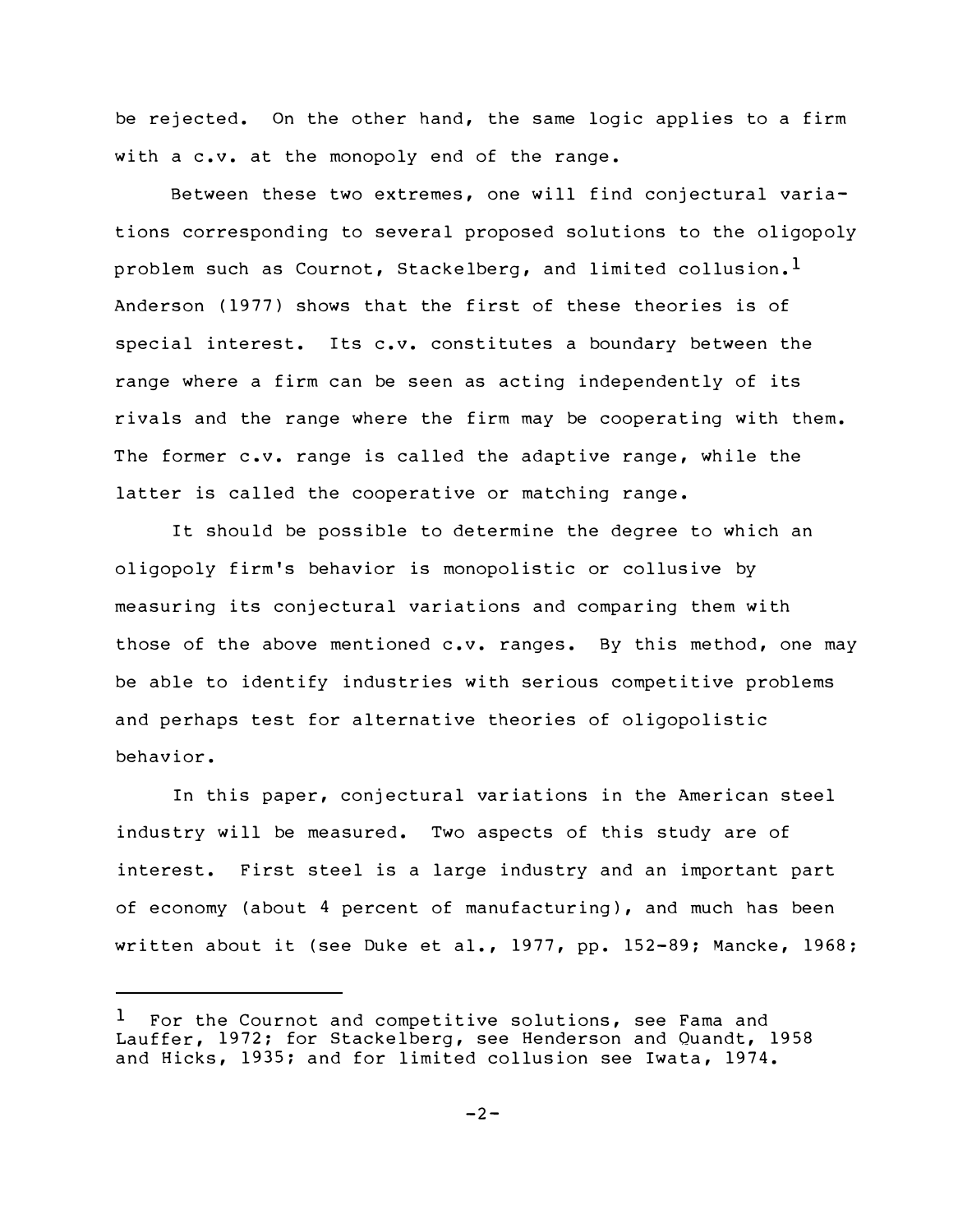Rippe, 1970; and Parsons and Ray, 1975). Second, this study will employ the technique used by Iwata where the parameters needed to compute the conjectural variation are measured separately and fed into the c.v. formula. More recent studies instead have measured the c.v. as a parameter in a general industry or firm model (Gollop and Roberts 1981). The earlier method used here has the advantage of allowing the c.v. to vary from observation to observation over the sample. This property makes it especially appropriate for dealing with long time periods or periods when markets were undergoing change.

To complete the task set for th above, first the steel industry will be examined to show that the conditions making the c.v. analysis feasible exist. After this examination, the next three sections will derive the formula for the conjectural variation and develop an empirical methodology. Then the hypotheses that the eight largest steel firms had conjectural variations consistent with either perfectly competitive or monopolistic behavior will be tested. Also a one-tail test (as explained below) will be made for the hypothesis of Cournot behavior to see whether the firms' c.v. 's lie in the adaptive or cooperative ranges. Last, a sensitivity analysis will assess the effect of measurement error in the parameters of the c.v. formula.

#### II. The Steel Industry

In or der to calculate company conjectural variations and make useful tests with them, certain conditions must be present.

 $-3-$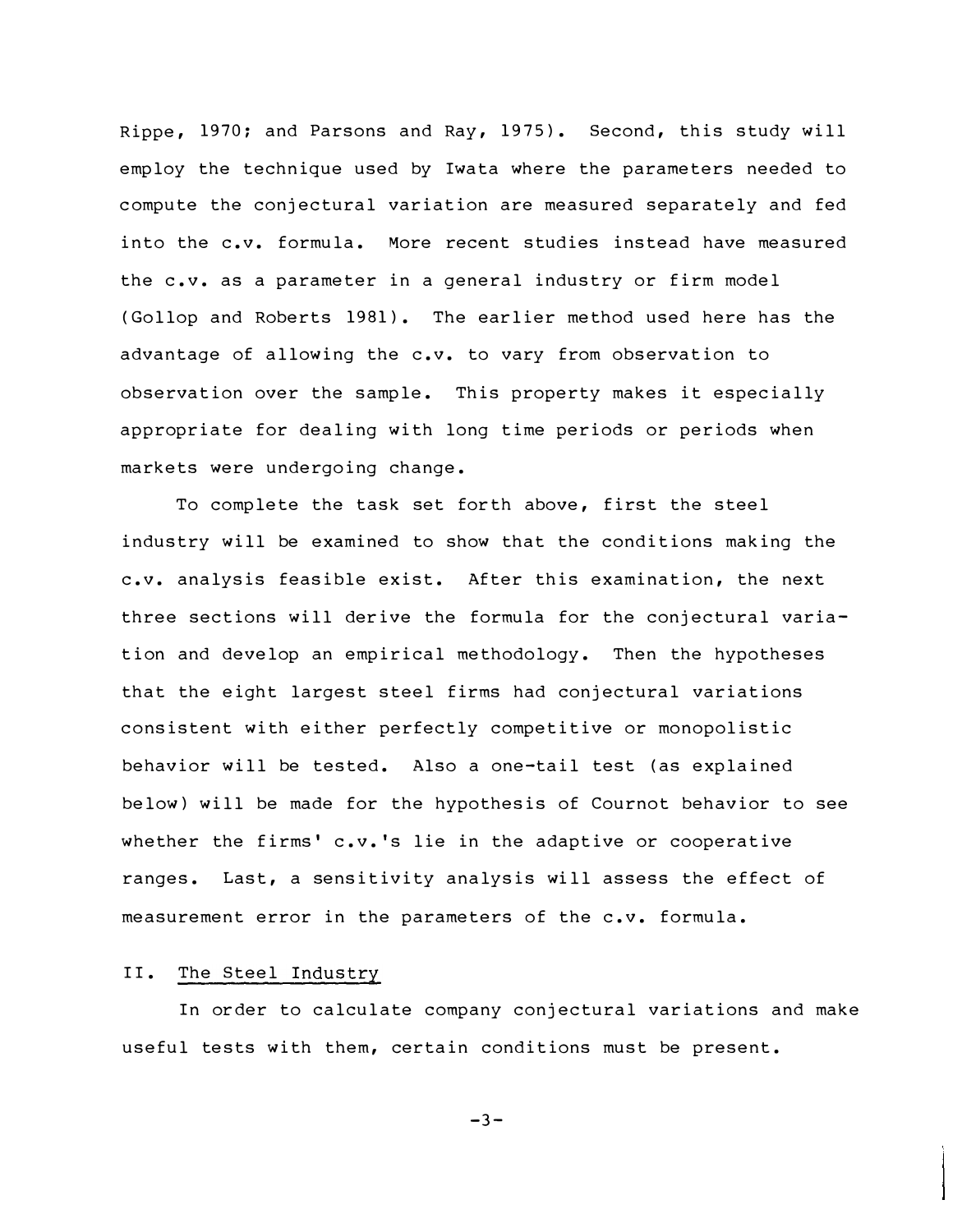First, the market should be structurally oligopolistic, and second, the data needed to calculate the model must be available. Third an industry must have a degree of stability in demand composition and production technology for the con jectural variations to be measured from the actual data.

In the U.S. steel industry, these conditions were present in the period from about 1920 to the early 1970's, and data are available for  $1920 - 72.1$  While many firms operated in this sector the bulk of the output was produced by a few firms. (For output data, see American Iron and Steel Institute, 1910-75.) In 1968, the two largest firms had over 40 percent of the industry, the largest four firms had over 54 percent, and the largest eight, over 75 percent. Historically, the degree of concentration in the industry has also been high; in 1920, the corresponding shares were 51.3, 58.7, and 63.8 percent. Given these concentration levels, it seems plausible that at least some of the larger steel firms took into account the output and price reactions of other firms. Therefore, measuring con jectural variations for firms in this industry is likely to shed light on oligopolistic behavior.

 $1$  In the later parts of the 1970's, much of the accounting data needed for the study became unavailable due to mergers and steel firm diversification. Another problem was the presence of import quotas; this started in 1969 which was in our sample, but at that time imports were less than 20 percent of the industry, and these controls probably did not significantly change the behavior of the domestic firms. Also, the World War II years, 1941-45, were left out of the sample; at that time one could expect quite different firm behavior because of price controls and perhaps a change in firm motivation due to the war effort. The steel firms also engaged in a much wider range of activities than in peacetime.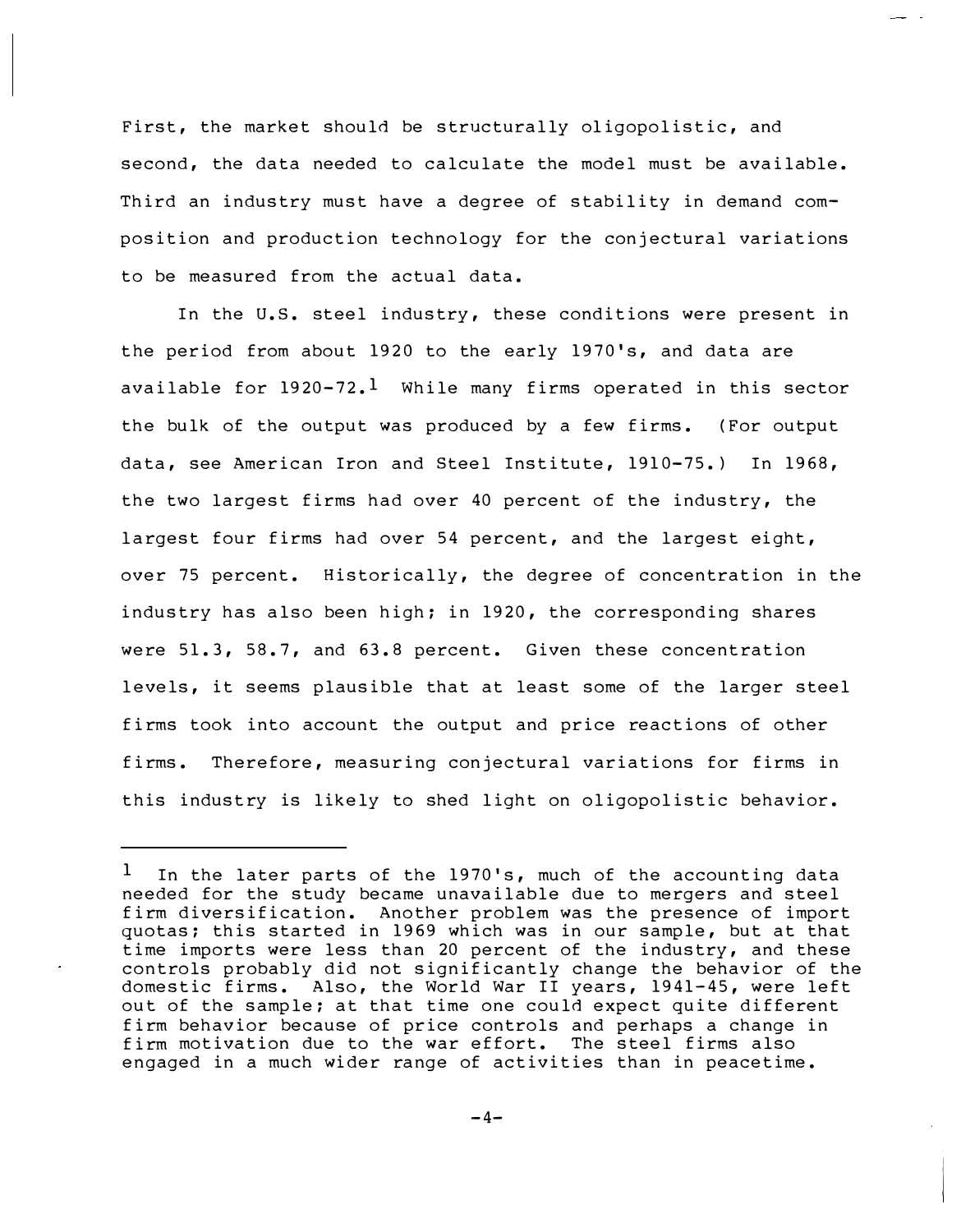As shown below, a formula for conjectural variations can be derived that contains either data-variables that are normally collected for most markets or parameters that can be efficiently estimated. In steel, sufficient data to compute the conjectural variations exist over a long time period for both the whole industry and a good sample of the firms. The largest steel companies have been around a long time, and their production and accounting data go back a long way (see Moody's  $1910-75$ ). Historically, steel companies have been specialist firms. Until quite recently, they had not been very diversified, and they had not been bought by conglomerate firms. Consequently, the firms in question were essentially organizations engaged in the same activity and the same business over a long time period. As a result, we have available not only the variables directly used in the c.v. computation but also the numbers needed to estimate the necessary parameters.

Estimates of conjectural variations that reflect the firms ' actual conjectures can only be made for industries where on a year to year basis, firms can readily predict their own output and that of their rivals. It has been shown that in the short run the supply conditions in steel tend to be stable while demand conditions fluctuate with the business cycle (see Rogers, 1983a, Chapter IV). Demand composition and basic supply technology also have been subject to only slow change. Therefore output changes can be predicted, and we can make an accurate estimate of

-5-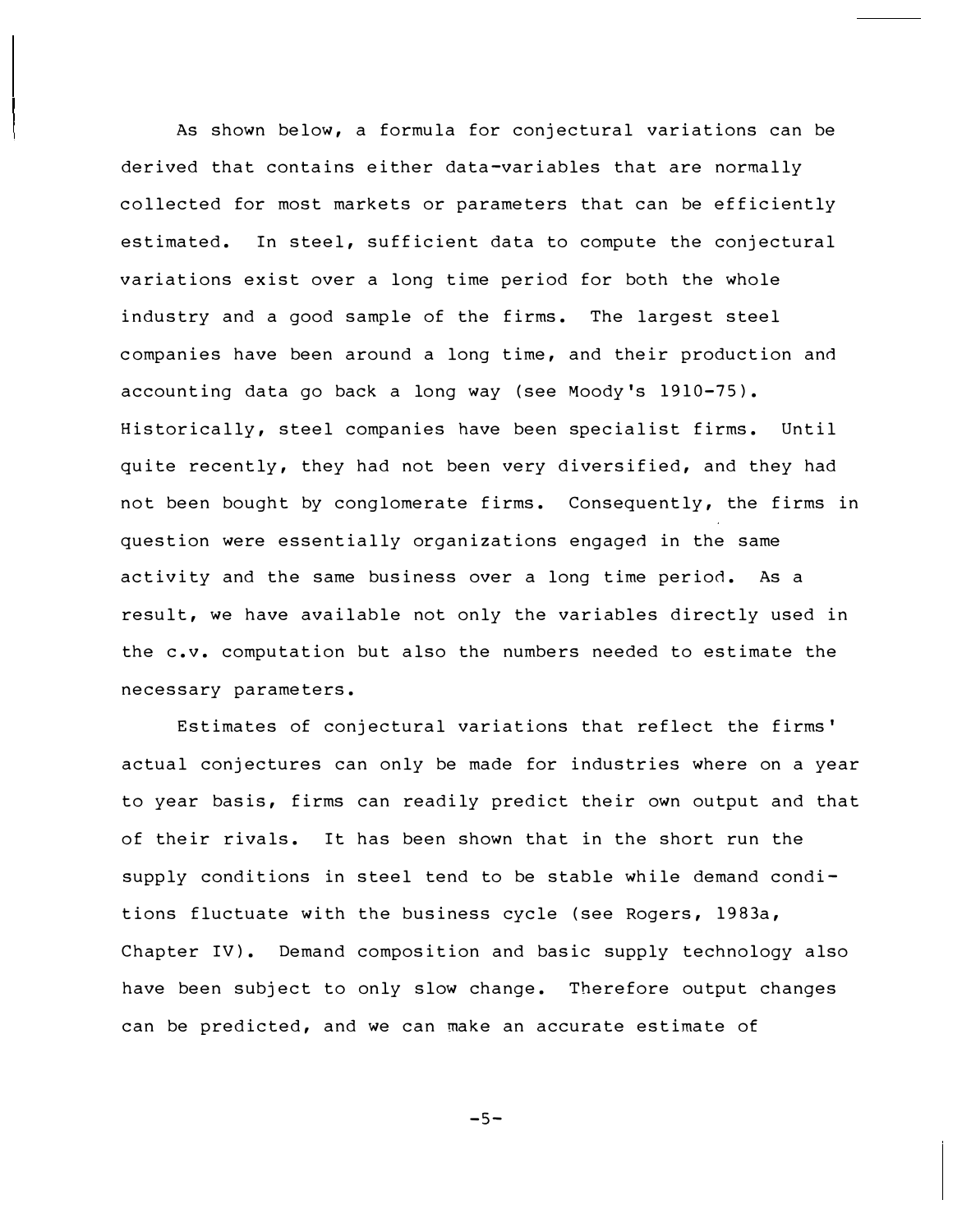conjectural variations even though we do not have direct evidence on the firm decisionmakers ' planning and motivations.

#### III. The Basic Model

Our model assumes an oligopolistic industry with n firms and no firm-specific product differentiation.<sup>1</sup> Given profit maximization, each firm has the following objective function:

 $\pi_i$  = P(Q)q<sub>i</sub> - TC<sub>j</sub>,  $i = l, n$  III:1 where \

$$
P = price = P(Q)
$$
, the inverse–demand function,

 $Q = \Sigma q_i$ 

 $q_i$  = quantity produced by firm i, and

 $TC_i = TC_i(q_i)$  the total cost function for firm i.

It is assumed here that each firm varies its output to achieve its goal. Therefore, for firm i, the perceived marginal profit function or the first derivative of profit with respect to output would be as follows:

$$
\pi_i^! = P + q_i \frac{\partial P}{\partial q_i} - MC_i, \qquad i = 1, n
$$
 III:2

where  $\frac{\partial P}{\partial q_i}$  = the derivative of price with respect to firm i's output,

and

 $MC_i$  = the marginal cost of firm i.

 $1$  It might be argued that due to varying product mix and different geographic locations, this assumption does not hold in steel. But the "Big Eight" firms had very similar product mi xes, and their plants were located in approximately the same geographic area. See Rogers 1983a, chapter IV.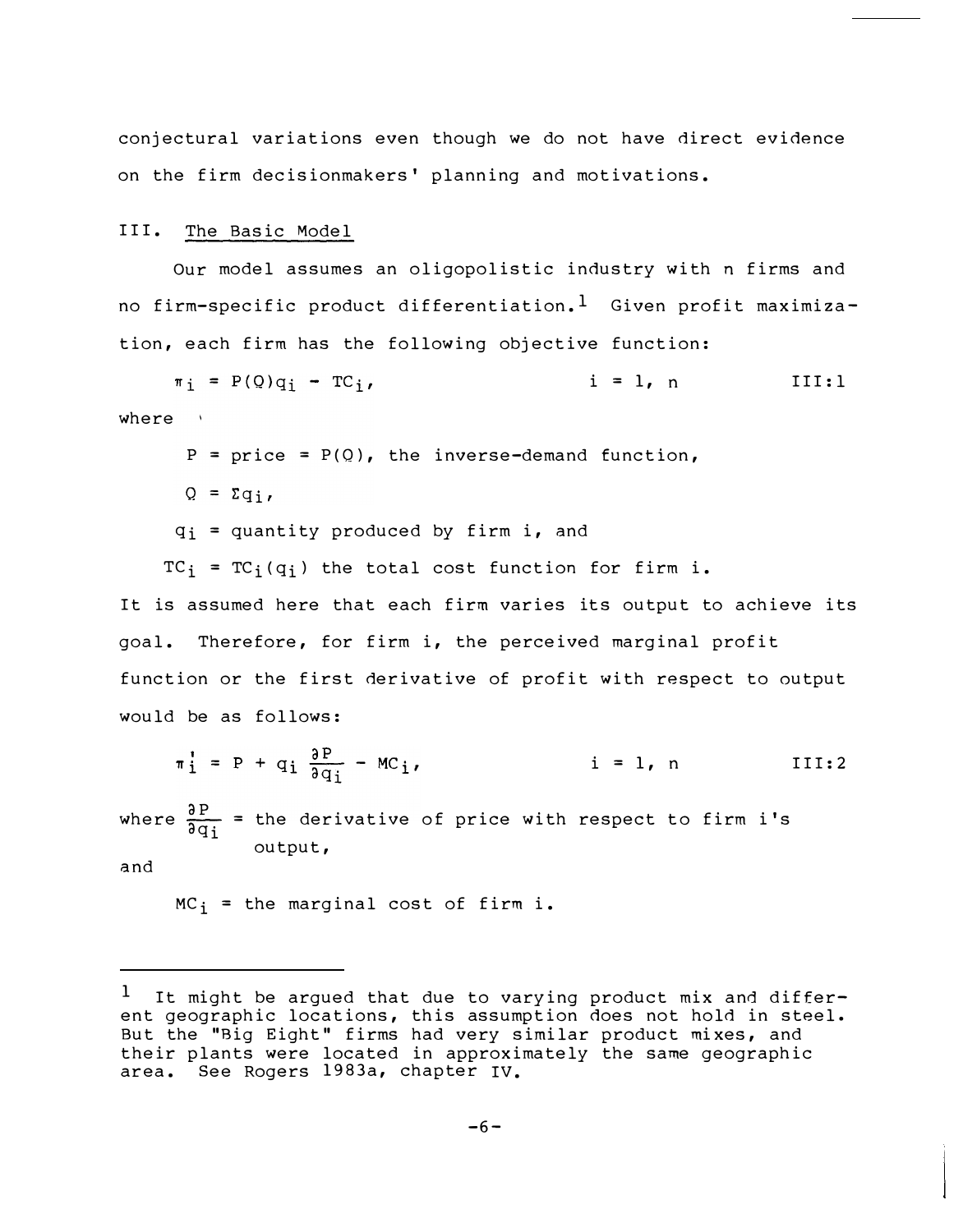where  $P' = \frac{\partial P}{\partial Q}$  and Following Iwata (1974) and Hicks (1935) this function can be expressed as follows:  $\pi_{i}^{!} = P + q_{i} P' (1 + \delta_{i}) - MC_{i} = 0,$  i = 1, n III:3

 $=\sum_{i=1}^{\infty}\frac{\partial q_{i}}{\partial q_{i}}$ , the change in the  $\delta_i = \frac{1}{j \neq i} \frac{1}{j \neq j}$ , the change in the rest of the industry's output in <br> $j \neq i$   $\frac{1}{j \neq i} \frac{1}{j \neq i}$  reaction to a change in the original firm's output.

What the firm thinks the rest of industry will do determines its behavior. If the empirical estimate of  $\delta_i$  takes on a value consistent with given behavior, then a strong argument exists in favor of the hypothesis that this behavior is being followed. To test various hypotheses, we will show which values of  $\delta_i$  are consistent with what types of behavior.

In order to readily use our data base, the marginal profit function can be altered to the following form [ Iwata 1974] :

$$
\pi_{1}^{\prime} = P + \frac{q_{1}}{Q} \frac{P}{e} (1 + \delta_{1}) - MC_{1} = 0, \qquad 1 = i, n,
$$
 III:3a

where e =  $\frac{\partial Q}{\partial P} \frac{P}{Q}$  , the elasticity of demand. So we can solve for  $\delta_i$ ,

$$
\delta_i = e \frac{Q}{q_i} \frac{(MC_i - P)}{P} - 1,
$$
   
 i = 1, n. III:4

Using equation III:3, consider what the various behavior patterns such as the competitive, Cournot, and monopolistic imply for the c.v. value. A competitive firm sets its output at the point

$$
-7-
$$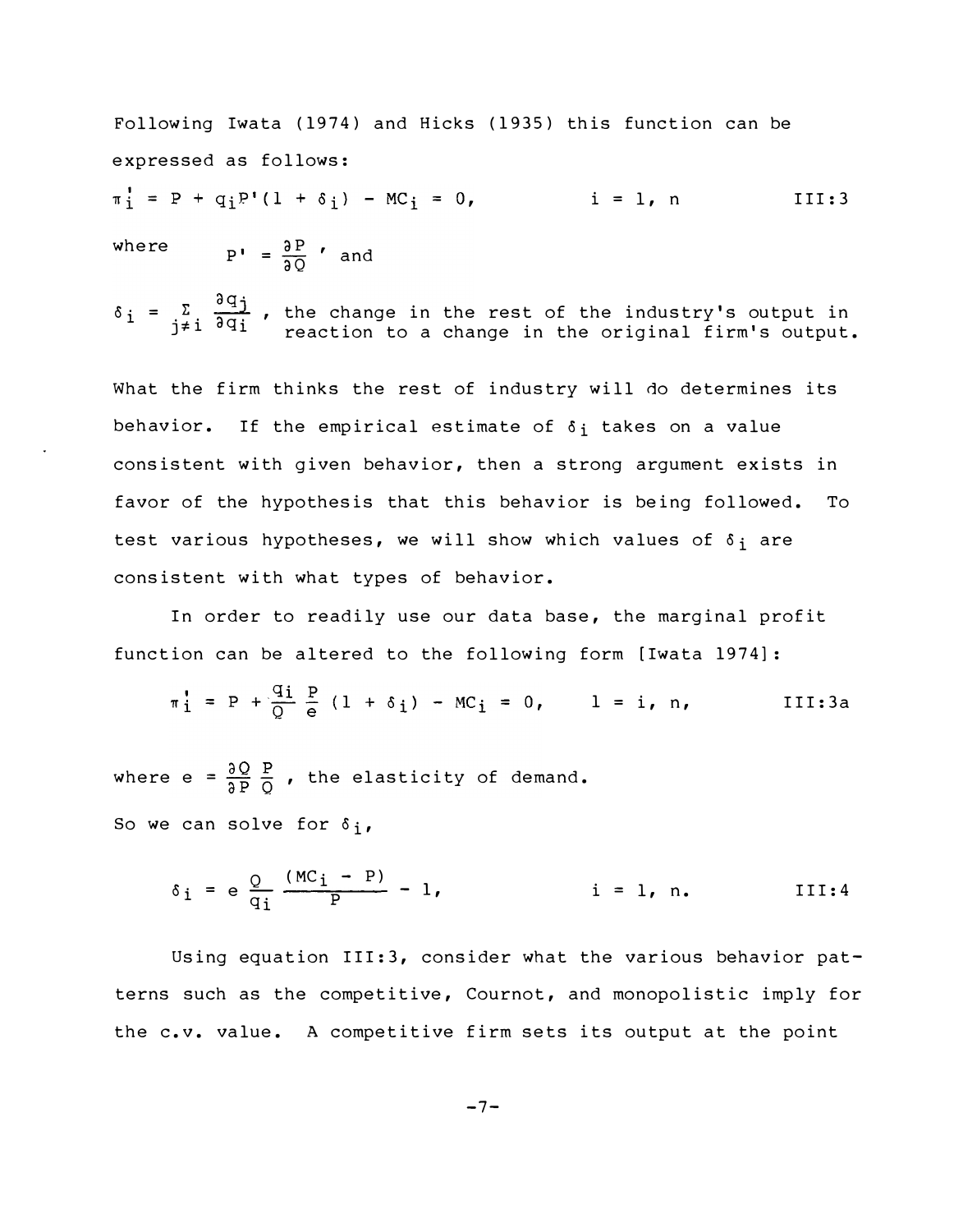where price equals marginal cost. In this case the conjectural variation would be  $-1$  as described in Fama and Laffer  $[1972]$  and Anderson [1977]. Under the Cournot hypothesis, a firm sets its output on the assumption that other firms do not respond; therefore the conjectural variation will be zero.

Anderson [1977] shows what c.v. values imply collusive behavior. Essentially firm behavior is apt to be collusive when the conjectural variations are greater than zero. He calls this situation matching behavior.

It may be possible for firms in some industries to collude so well that they can arrive at a price and output that maximizes total industry profits. This will be called Patinkin behavior because under it all the firm marginal costs are equal as shown by Patinkin (1947). In the Patinkin situation, the c.v. value, then, would be as follows:

$$
\delta_{i} = \frac{Q}{q_{i}} - 1.
$$
   
 i = 1, n.]

Therefore a conjectural variation equal to the inverse of the market share minus one implies industry profit maximization.

From a simplistic social-welfare viewpoint, perfect competition and Patinkin collusion represent extremes, the first generally being considered the best outcome and the second, the worst.

 $^{\text{1}}$  One can see how the industry monopoly solution is arrived at by substituting this formula into III:  $3a.$  Since  $\delta_i$  is greater than zero, this outcome also falls under the category of matching behavior.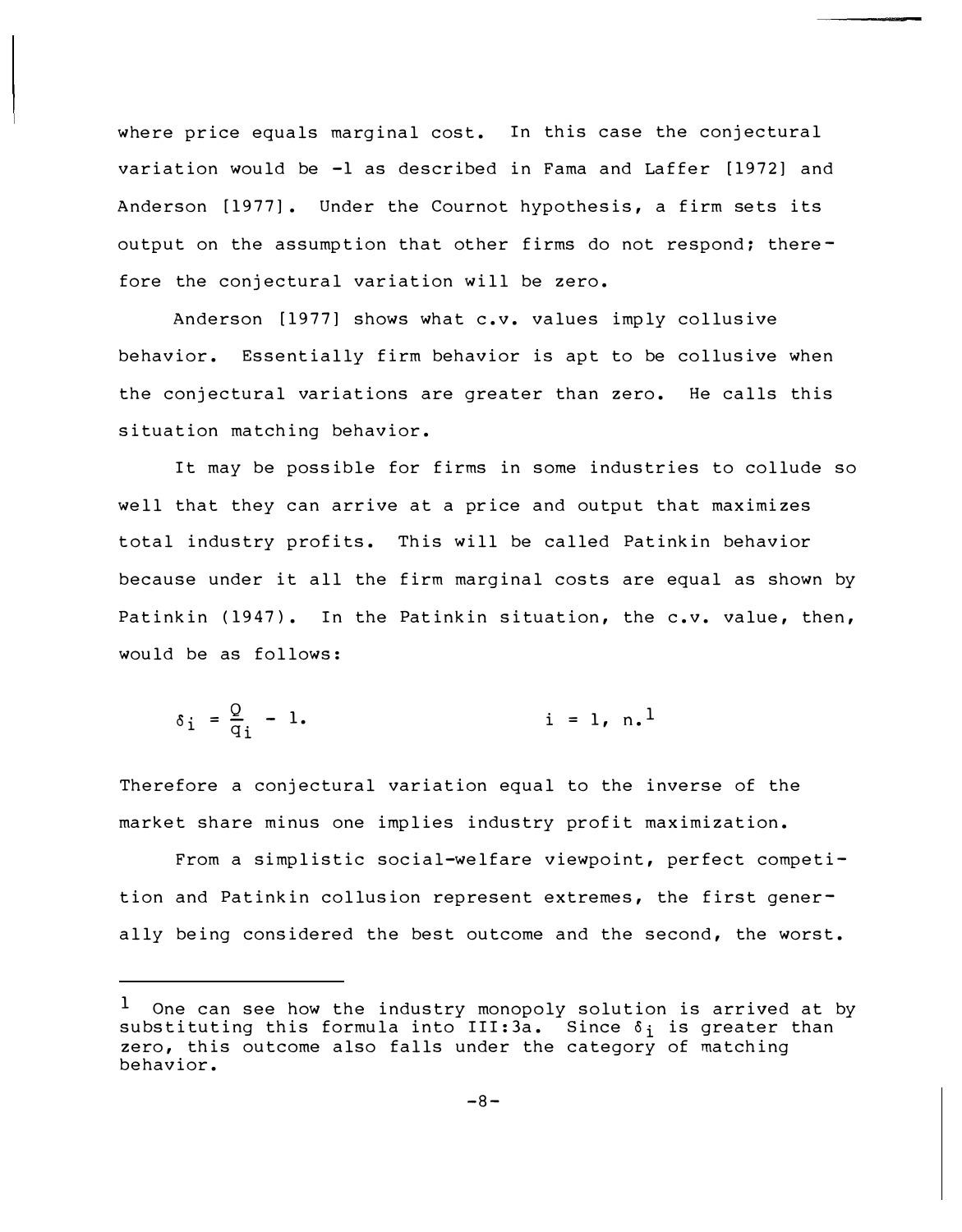For the seller, perfect competition is the situation where it has the least control, while Patinkin collusion would give it the greatest control.<sup>1</sup> While these extremes have normative importance, they are unlikely to be observed here. The steel industry is highly concentrated mitigating against minus one c. v.'s. On the other hand, there are quite a few large firms (eight) which lowers the likelihood of Patinkin behavior.

By contrast, matching behavior is a range of intermediate positions, which may have empirical support and policy signifi cance. It may be possible for firms to imperfectly collude. On the other hand, collusion may be so difficult that firms would essentially act independently. The latter course would imply an "adaptive" c.v. below zero but not necessarily close to -1. Since real costs often dictate a small numbers market, such behavior may be the best that can be expected. Perhaps, antitrust actions such as the prevention of collusion could force firms to change from matching to adaptive behavior possibly leading to better market outcomes. Consequently whether firm c. v. 's are in the matching range or not may be an excellent guide for allocating scarce antitrust resources. Therefore, the tests for these intermediate types of behavior which indicate the relative positions of

The configuration of seller costs could alter these conclusions. For instance, a higher cost firm may not want to yield market share to others where such a concession would be necessary for the Patinkin solution. 1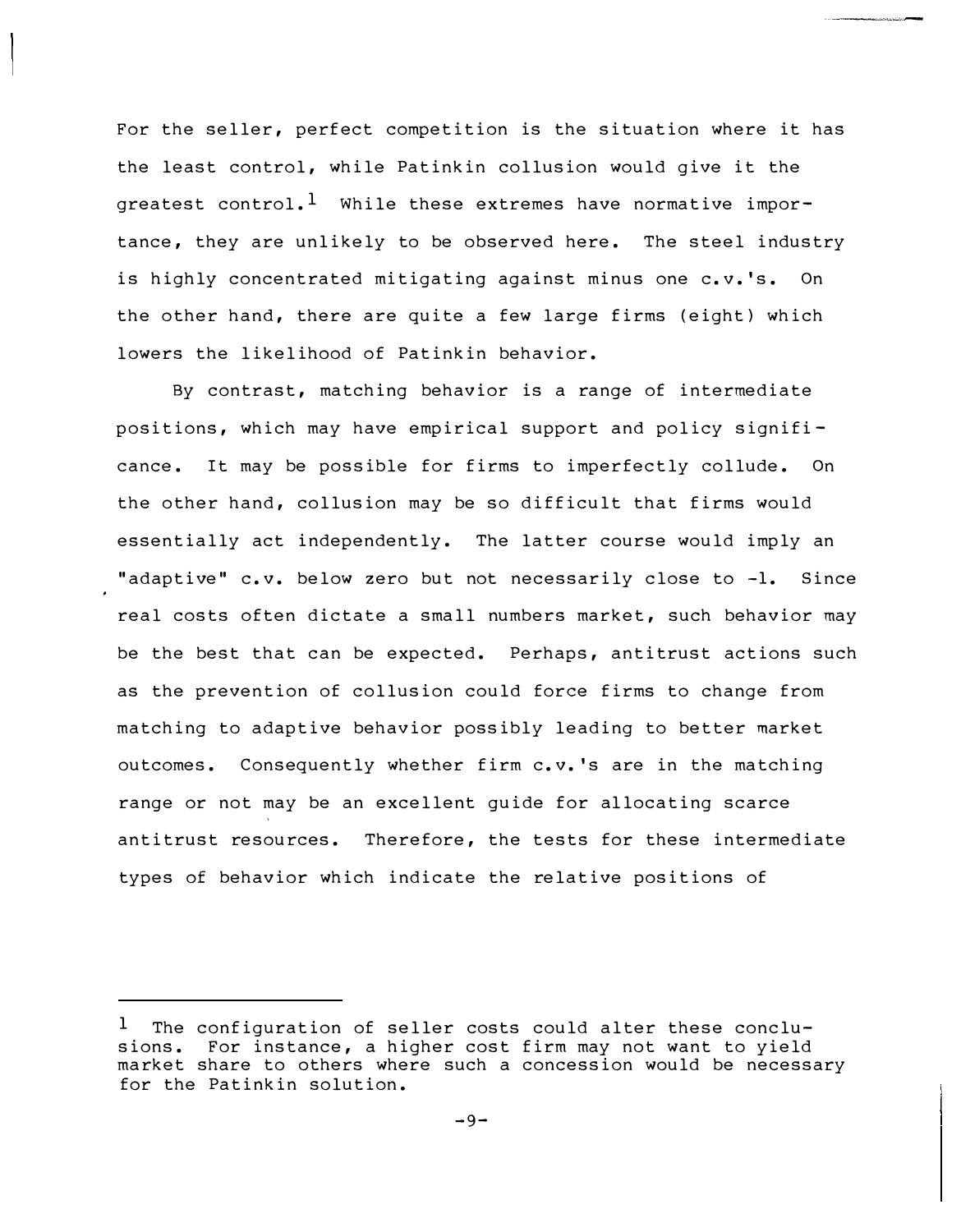the firms in the market-control continuum will have policy implications.

The Cournot point, the dividing line between adaptive and matching behavior, will also be tested because first it is a traditional oligopoly theory, and second many studies of small numbers markets implicitly assume such behavior.

To summarize the following behavior patterns imply the below c.v. values:

Competitive  $\delta_i = -1$  III:5

| Cournot | $\delta$ : $=$ | III:6 |
|---------|----------------|-------|
|         |                |       |

Matching  $\delta_i > 0$  III:7

Perfectly collusive<br>or Patinkin

or Patinkin 
$$
\delta_i = \frac{Q}{q_i} - 1
$$
. III:8

In order to test for these values, an empirical analogue for III:4 will be developed, and variances about it, computed.

# IV. Estimates for Demand Elasticity and Marginal Cost

Testing our theories requires estimates of two values: elasticity of demand and firm marginal cost. To find the former, a demand curve for the steel industry will be estimated, and for the latter, firm cost curves will be measured.

To estimate demand elasticity, we use a simultaneous equation supply-and-demand model, and thus we must consider the variables that can be expected to influence both the demand and supply of steel. The two most important factors affecting demand are the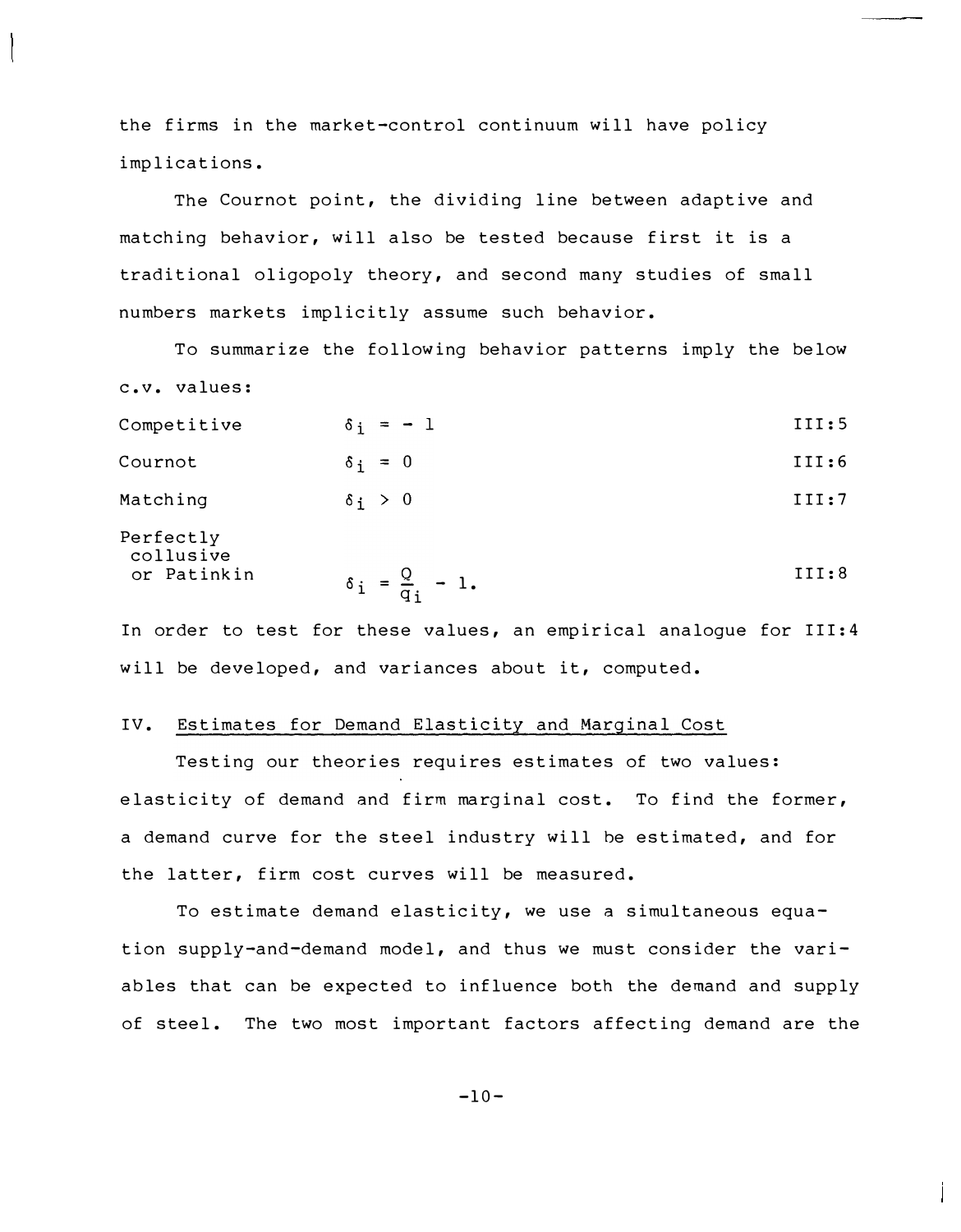level of manufacturing activity and the price of substitutes (respectively called here GMAN and PNF). To account for discrete changes in other factors influencing demand, dummy variables are added for the depression (1930-39) and for the post World War II years where macro events caused radical changes (probably decreases) in the other things equal demand for steel (see Rogers 1983a). A constant elasticity log-log demand curve is used for our estimation,  $\frac{1}{1}$ 

\_ .\_

 $lnQ<sub>d</sub> = lnb<sub>0</sub> + finP + b<sub>1</sub> lnGMAN + b<sub>2</sub> lnPNF + b<sub>3</sub> ID + b<sub>4</sub> DEP + v, IV:1$ where

- $Q_{\rm d}$  = the amount of steel consumed in the U.S. for any year; i.e., apparent consumption i.e., U.S. production + U.S. imports - U.S. exports (American Iron and Steel Institute (1910-75),
	- $f =$  demand elasticity,
	- P = steel price index, as compiled by the American Metals Market, 1974,
- GMAN = the level of manufacturing activity (computed by Kendrick 1961 and 1973),
- PNF = the BLS index of nonferrous metal prices,
- ID = 1 before World War II and zero after 1945,

DEP =  $1$  for 1930-39 and zero otherwise.

The supply relationship can be derived from the industry production function by duality theory. ( See Diewert 1974, and Varian 1978, pp. 34-49). For the steel industry, the Cobb-Douglas formula is a plausible approximation for the production function

 $1$  The hypothesis that demand elasticity may have changed over the sample, 1920-72, was tested, but the observed changes were insignificant (see Rogers, 1983a).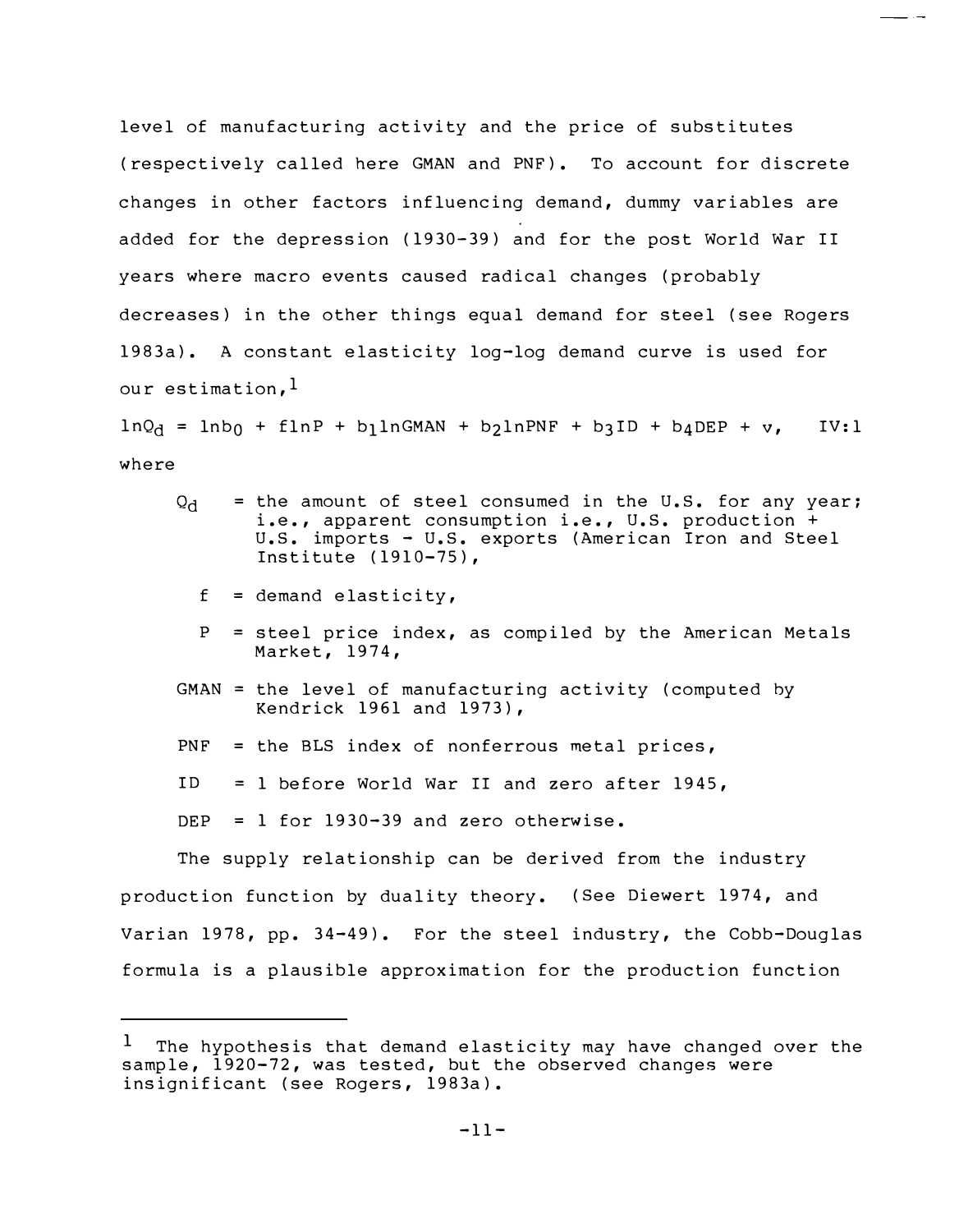(see Hekman, 1976 and 1978). From this function a marginal cost function can be derived as shown in Rogers 1982a. It is a function of quantity, technological change variables, industry capacity, and input prices.

$$
1 nMC = lnC_0 + C_1 lnQ + C_2 lnT + C_3 lnCAP + C_4 lnP_C + C_5 lnP_{IR}
$$
  
+ C\_6 lnP<sub>L</sub> + C\_7 lnP<sub>SS</sub> + C\_8 lnP<sub>K</sub> + u

- where  $T = a$  variable to account for technological change, valued at 1 in the first year of the sample, and rising to t in the t<sup>th</sup> year,  $l$ 
	- CAP = steel furnace capacity for the industry [American Iron and Steel Institute 1916-60, and Bosworth 1976],
	- $P_C =$  price index for coal [Bureau of Mines 1960-73],
	- $P_{IR}$  = price index for iron ore  $[\underline{\text{Iron Age}}$  1916-75],
	- $\texttt{P}_{\text{L}}$  = price index for labor [Bureau of the Census 1947–73],
	- P<sub>SS</sub> = price index for steel scrap [<u>Iron Age</u> 1955<del>-</del>73], and
	- $P_K$  = price index for capital, taking into account both equipment and interest cost [Bureau of the Census 1976 and Moody's 1975].

Because steel is an oligopolistic industry, price may not equal marginal  $cost.^2$  Therefore, to reflect any markup of the price over marginal cost, we related the two as follows:

In steel, technological change was gradual, therefore a counter-type variable seems most appropriate.

In these industries, the traditional supply function, which is independent of demand conditions, does not really exist. In this paper supply refers to the amount supplied at any given price under a given set of demand, market structure, and behavior conditions. This concept has often been called a quasi-supply function.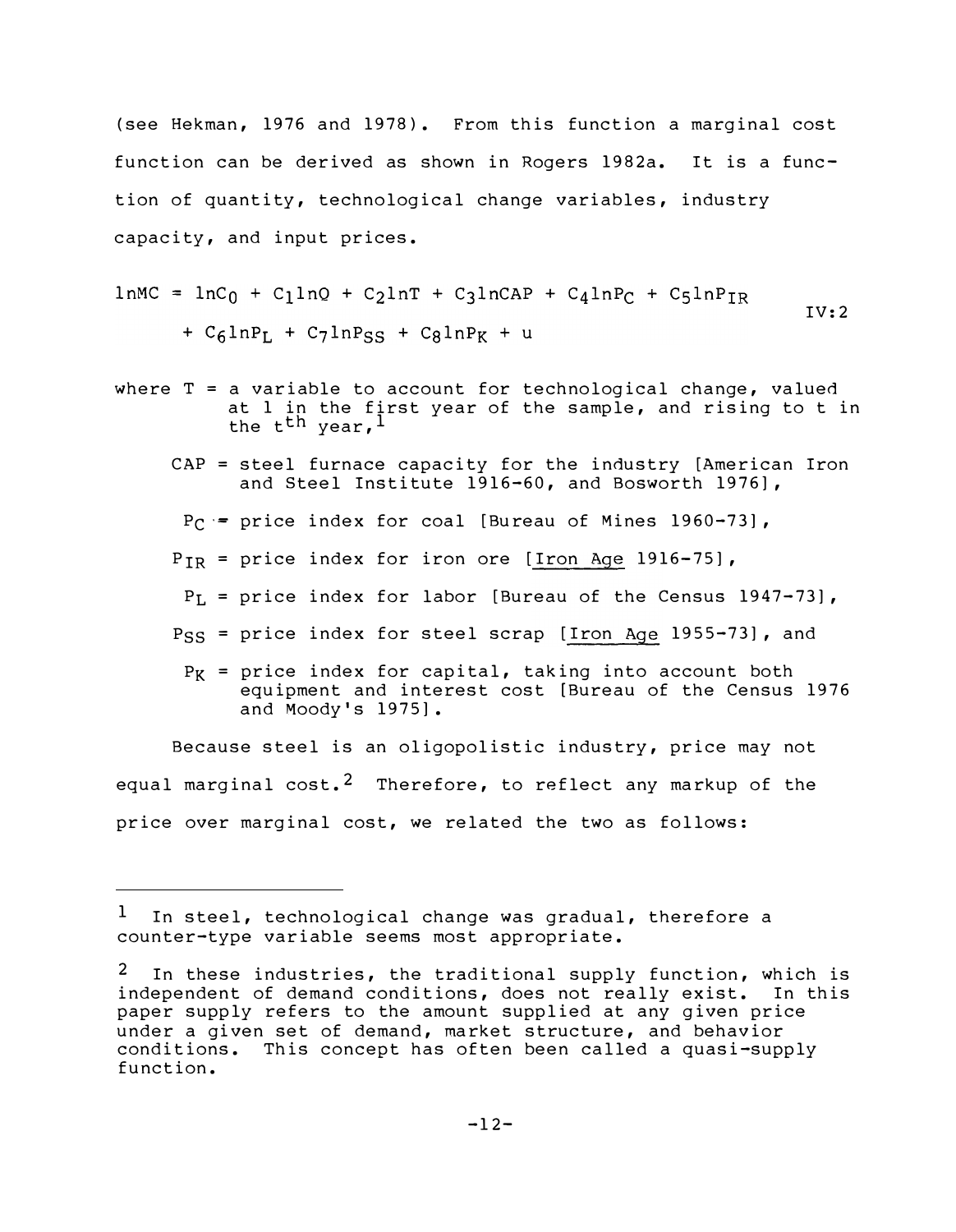$P = (1+m)MC$ , IV:3

where m = the percentage markup divided by 100.

This equation can be estimated by substituting IV:2 into IV:3, like so:

 $lnP = ln(1+m) + lnMC.$  IV:3a

The markup is assumed to depend on steel firm conduct.<sup>1</sup> To model m, we identify institutional developments during the sample period that would have led to radical changes in steel-firm conduct. The literature suggests three such changes: the demise of the basing-point pricing system in 1948, the 1930's Depression, and a possible conduct change around 1960. Hekman [1978] found that the basing-point pricing system led to higher prices, other things equal.<sup>2</sup>

Evidence also indicates that at least some firms acted more independently during the depression in the 1930's than they did at any other time. (See Daugherty, De Chazeau, and Stratton 1937, pp. 667-71.) The economic conditions of the industry may have led to a weakening of any collusive scheme among the larger firms. Consequently, we will hypothesize that the markup determining mechanism could have been considerably different during the 1930's.

 $-13-$ 

The mark-up incidentally is closely related to conjectural variations. Different sets of firm c.v.'s will lead to different industry mark-ups.

<sup>2</sup> This system was in effect in various forms in the steel industry from about 1900 until the FTC cement decision in 1948. (F.T.C. vs. Cement Institute et al., U.S. 683, pp. 712-21, 1948).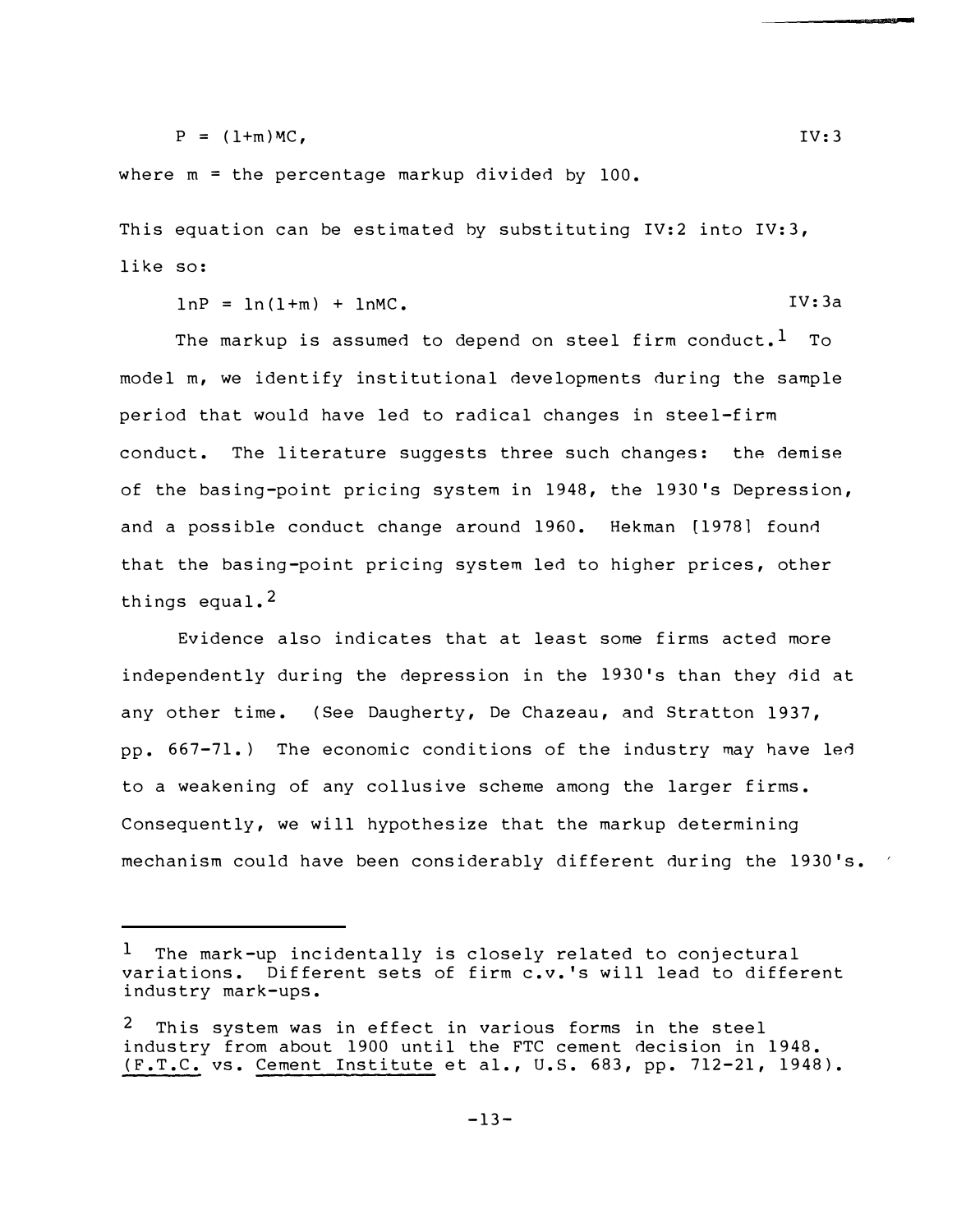A third change seems to have occurred around 1960, but the reasons for it are difficult to ascertain even though several authorities conclude that it was real [see Mancke 1968, Rippe 1970, and Duke et al., 1977]. The combination of increased imports and the market-share deterioration of U.S. Steel apparently led to a more competitive environment.

Since the markup of price over marginal cost (m in IV:3) is embedded in the price equation constant, a way to parameterize the changes in expected markup would be to add intercept-dummies for the times when the institutional environment changed. So the following supply equation is hypothesized:  $lnP = lnC_{00} + C_1lnQ + C_2lnT + C_3lnCAP + C_4lnP_C + C_5lnP_{TR}$  $+$  C<sub>6</sub>lnP<sub>L</sub> + C<sub>7</sub>P<sub>SS</sub> + C<sub>8</sub>lnP<sub>K</sub> + C<sub>9</sub>D<sub>1</sub> +  $C_{10}D_{2}$  +  $C_{11}$ DEP + u IV:4 where  $lnC_{00} = ln(1+m) + lnC_0$  $D_1$  = 1 for the period before 1949 when the basing point price system was in effect, and 0

otherwise,  $D_2 = 1$  for the period before 1960, and 0 otherwise.<sup>1</sup>

Using the supply and demand model consisting of equations IV:l and IV:4, the demand for steel can be estimated by Two Stage Least Squares. The reduced form equation for price is  $ln P = \gamma_0 + \gamma_1 ln GMAN + \gamma_2 ln PNF + \gamma_3 ID + \gamma_4 ln T + \gamma_5 ln CAP + \gamma_6 ln P_C$  $+ \gamma$ 7ln P<sub>IR</sub> +  $\gamma$ 8ln P<sub>L</sub> +  $\gamma$ 9ln P<sub>SS</sub> +  $\gamma$ <sub>10</sub>ln P<sub>K</sub>  $+$   $\gamma_{11}D_1$  +  $\gamma_{12}D_2$  +  $\gamma_{13}$ DEP + w. IV:S

DEP defined above captures the effect of the depression. 1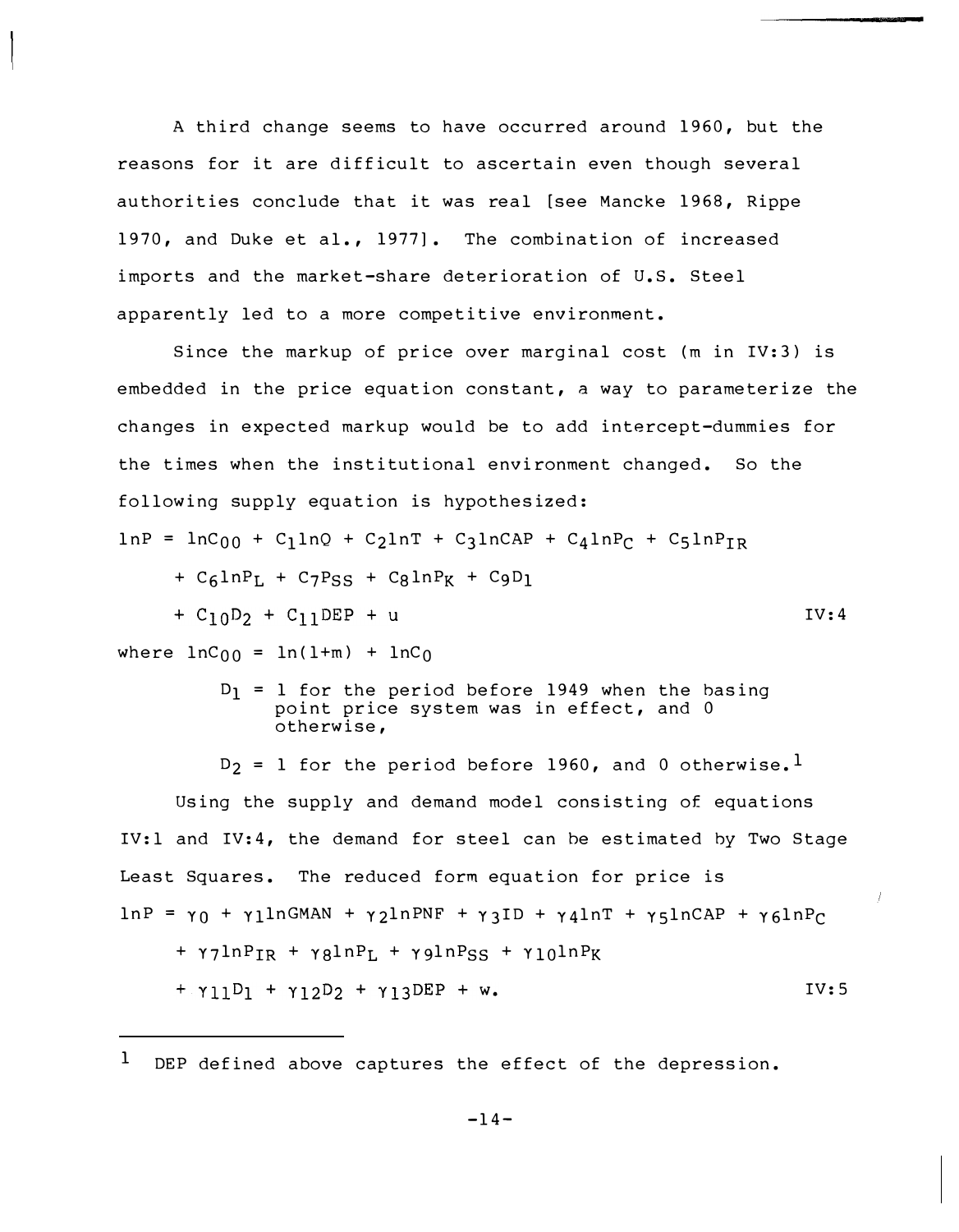When equation IV:l was estimated, predicted and plausible values were arrived at for all the parameters with the coeffi cients for P, GMAN, PNF, and ID being significantly different from zero.<sup>1</sup> The elasticity of demand estimate is  $-0.738$  with a standard deviation of 0.195 which is consistent with other demand estimates (Rowley 1971).

**CONNECTIONS OF STATE** 

Since conjectural variations will only be estimated for the eight largest firms, an estimate of the supply curve for the rest of the industry is necessary. Therefore the relationship between price and fringe output (including that of offshore firms exporting to the United States) has to be considered.

We assume that each large firm acts as if it belonged to a dominant group. The firm will, then, subtract the expected output of the fringe from the industry demand curve to arrive at a demand curve for it self and the other seven large firms.

$$
Q_{L} = Q - Q_{F}, \qquad \qquad \text{IV:6}
$$

where

 $Q_{\text{L}}$  = the total output of the large firms,

 $Q_F$  = the total output of the fringe firms.

Here it will ·be assumed that the fringe as a whole behaves competitively. The other steel firms in the American market were

 $-15-$ 

<sup>&</sup>lt;sup>1</sup> The equation's  $R^2$  was 0.970 with an F value of 305.65. The expected signs for GMAN, PNF, ID, and DEP were respectively positive, positive, positive, and negative. Due to the presence of secret price discounting, the transactions prices are often unobserved. So an adjustment was made. To see how this was done, see Rogers 1983a.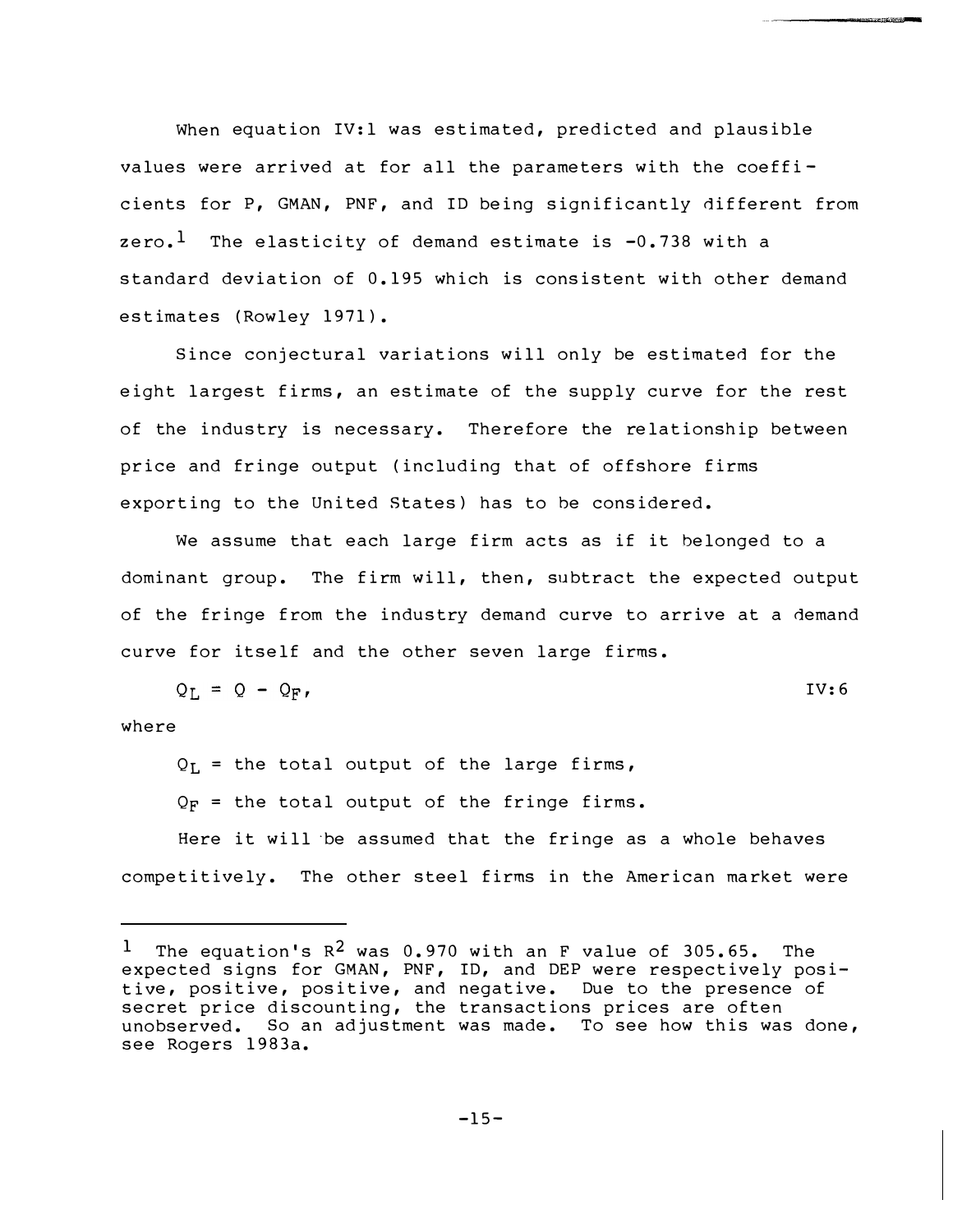considerably smaller than the "Big Eight." The ninth was usually about half the size of the eighth. Therefore the fringe essentially produces at the point where price equals its marginal cost. This function can be expected to be influenced by input prices and technological factors,

$$
P = MC_F(Q_F, TP, PI),
$$

where

- TP = the vector of nonprice exogenous variables for the fringe as shown in equation IV:4,
- PI = the vector of input prices.

Taking the inverse of this function, one arrives at

$$
Q_F = MC^{-1} (P, TP, PI).1
$$
 IV:8

Substituting in IV:6, one then can find the demand faced by the Big Eight,

$$
Q_L = Q(P, Y) - MC^{-1}(P, TP, PI),
$$
 IV:9

where

- $Q(\cdot)$  = the industry demand function,
	- Y = the vector of exogenous variables that enter into the demand function.

The equation for this residual demand function given log-log industry demand and fringe supply functions is as follows (variables other than P for these functions being suppressed):

$$
Q_{L} = b_0 P^f - g_0 P^g
$$

 $<sup>1</sup>$  The exact form (log-log) of this function is developed in</sup> Rogers, 1983a, chapter v.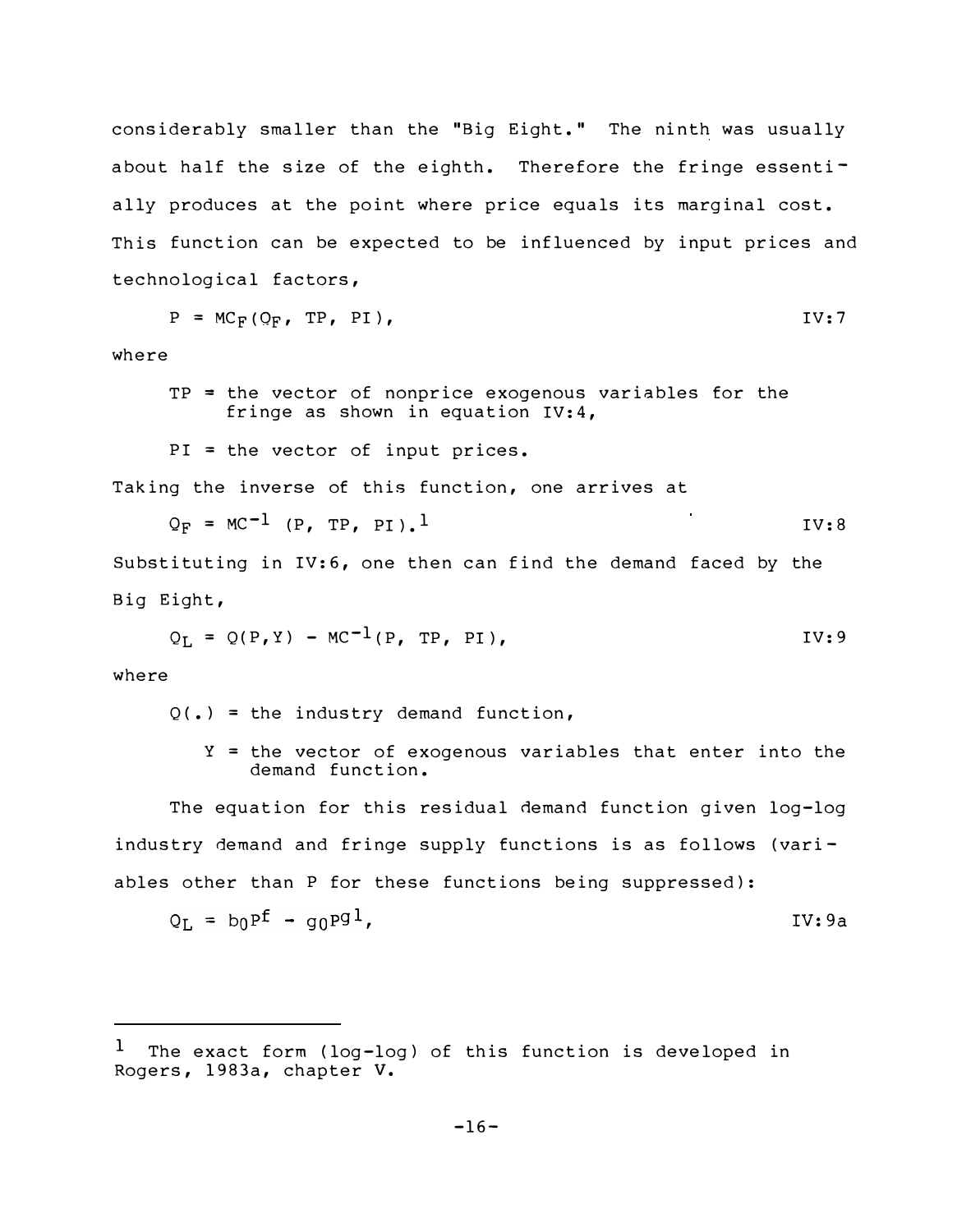where  $b_0$ ,  $f =$  demand equation parameters, the latter being the elasticity of demand, and

 $90.91$  = fringe supply function parameters. From this function the Big Eight demand elasticity function can be derived,

$$
e_{L} = \frac{1}{Q_{L}} (fQ - g_{1}Q_{F}). \qquad \qquad \text{IV:10}
$$

Rogers (1983a) found that g<sub>l</sub> is not significantly different from zero. So it is likely that price does not affect fringe production (at least in the short run).<sup>1</sup> Therefore, a vertical fringesupply curve is assumed; so

$$
e_{L} = \frac{1}{Q_{L}} fQ. \qquad \qquad \text{IV:11}
$$

In order to use the e<sub>L</sub> for testing purposes, we must estimate a variance for  $e_L$  which has the following form:

$$
Var \hat{e}_L = (\frac{Q}{Q_L})^2 Var \hat{f}.
$$
IV:12

Therefore in the marginal-profit functions for the large firms,  $Q_{L}$ and its elasticity,  $e_L$ , will replace  $Q$  and  $e_L$ , as follows:

 $^1$  The data observation is for the year; so the c.v. refers to the change in output by other firms expected within the given year. So it is short run behavior with respect to a year that we are analyzing.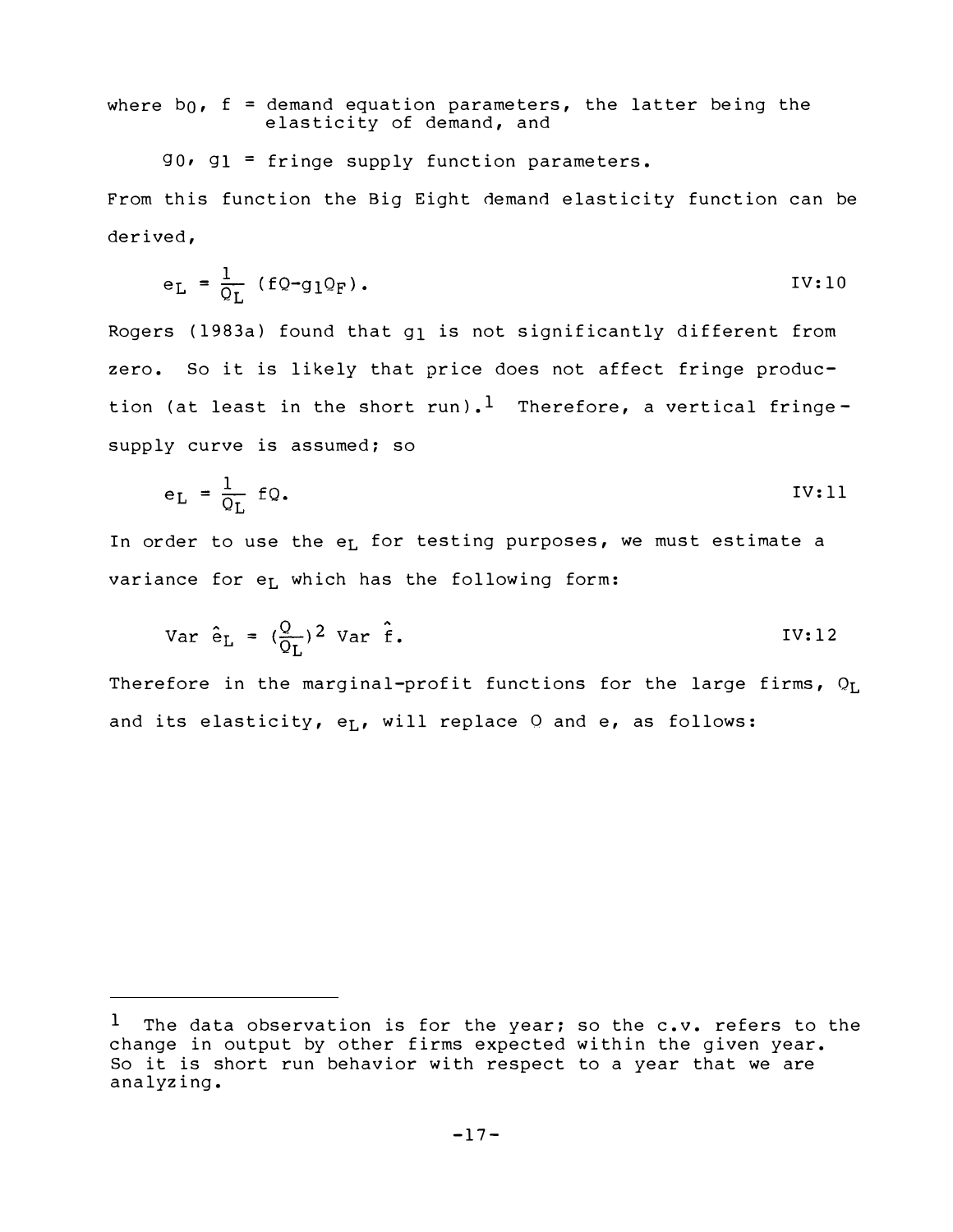$$
P + \frac{Pq_i}{e_L Q_L} (1 + \delta_i) - MC_i = 0.1
$$
 IV:13

In order to measure marginal cost, a total cost function for each of the large steel firms was derived. We have available total cost and output data. The eight firms for which conjectural variations will be estimated operated under varying conditions as to location, technology, organization, and product mix. Therefore, a cost function will be estimated for each.

To find this function, duality theories can be used. For each firm a Cobb-Douglas production function was assumed, and the following cost function posited:

 $TC_i = C_{0}q_i^C1 T C2 C_{AP_i}C3 P_C C4 P_{TR}C5 P_L C6 P_{SS}C7 P_K C8 e^u$  $TC_i = C_{A_i}q_iC_1$ ,  $i = 1, 8,$  IV:14 or where

$$
C_{\text{Ai}} = C_0 T^{C2} \text{ CAP}_i^{C3} P_C^{C4} P_{IR}^{C5} P_L^{C6} P_{SS}^{C7} P_K^{C8} e^{u}
$$

<sup>1</sup>  One unavoidable data problem should be pointed out. We have estimates of the demand function for steel consumed in the United States and the U.S. fringe-supply equation--the latter being the sum of small-firm production and imports (see Rogers, 1983a, chapter V). But some of the  $U.S.-product$  steel was exported. Unfortunately, data do not exist on which companies exported steel, and consequently the available market share data for both the Big Eight and the domestic fringe consist only of production in, not shipments to, the U.S. market. In order to arrive at a consistent number, we will assume that all U.S. exports were made by the Big Eight. For the early part of the sample this is quite defensible, because the major steel exporter was U.S. Steel, but for later years it is questionable. On the other hand, the importance of exports declined in the later part of the sample period.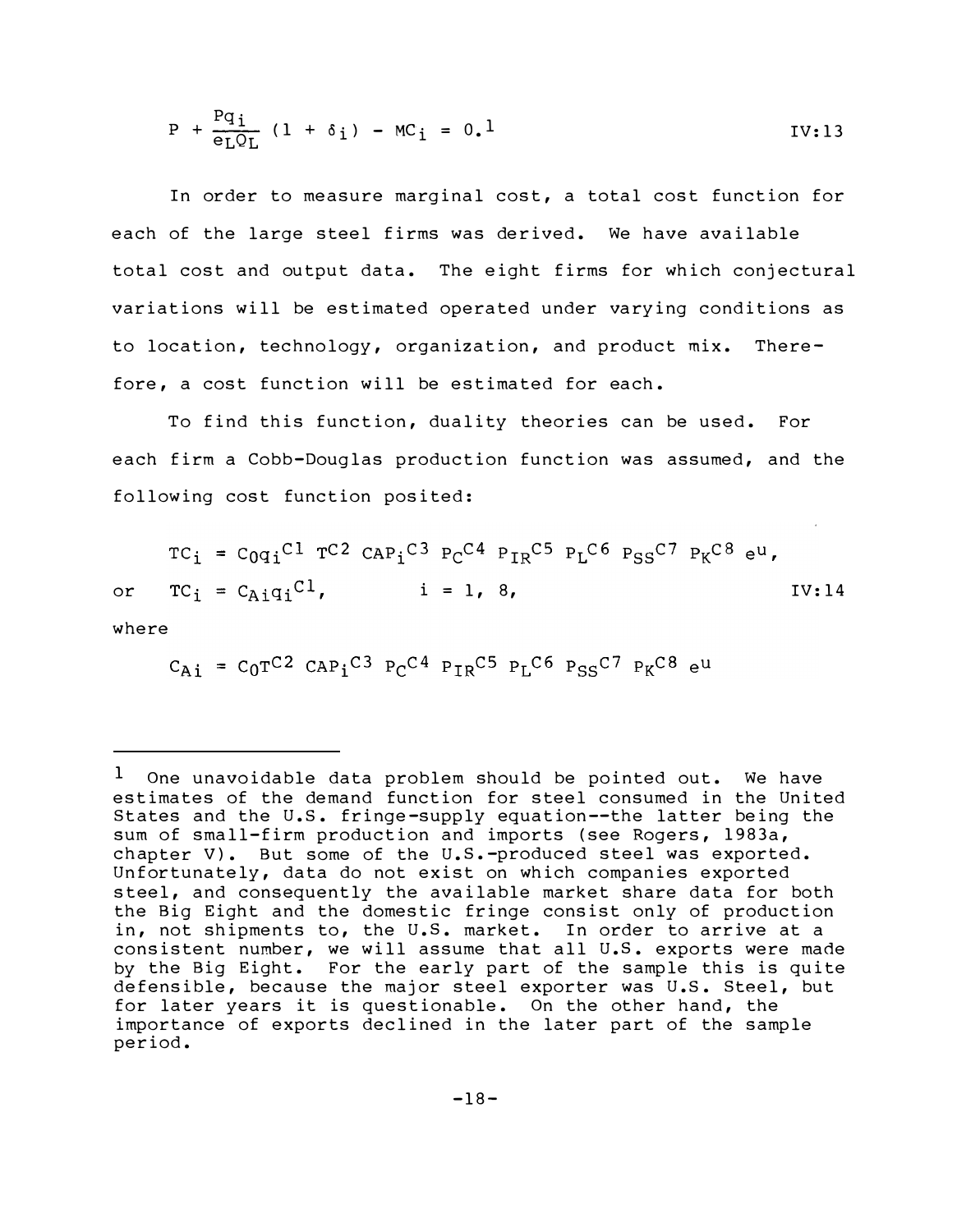with

u = the exponential residual term

 $CAP_i = capacity of firm i.$ 

This function is fitted econometrically for each firm in Rogers 1983b. Since the ordinary least squares (OLS) method is inappropriate because of simultaneity between  $TC_i$  and  $q_i$ , an instrumental variables procedure is employed.<sup>1</sup> The marginal of this function, then, is:

$$
MC_i = C_1 C_{A i} q_i C^{1-1}, \quad i = 1, 8,
$$

or

$$
MC_i = \frac{C_1TC_i}{q_i}, \qquad i = 1, 8.
$$
IV:15a

Table I shows the output cost elasticities of the "Big Steel" firms. As expected all are significantly greater than zero. On the other hand, all of the coefficients were significantly less than one. Consequently when capacity is taken into account, the average cost curves are apparently downsloping. Earlier writers have concluded that the curves were either flat or upsloping, but their evidence is either intuitive or flawed (see Rowley 1971, pp. 43-49). On the other hand, perhaps our estimates using accounting data do not take all the costs into consideration. Consequently it may be desirable to make several calculations for

 $1$  The instrumental variable was the predicted value of a regression of  $q_i$  on the exogenous variables in the supply and demand model plus certain firm specific variables such as capacity.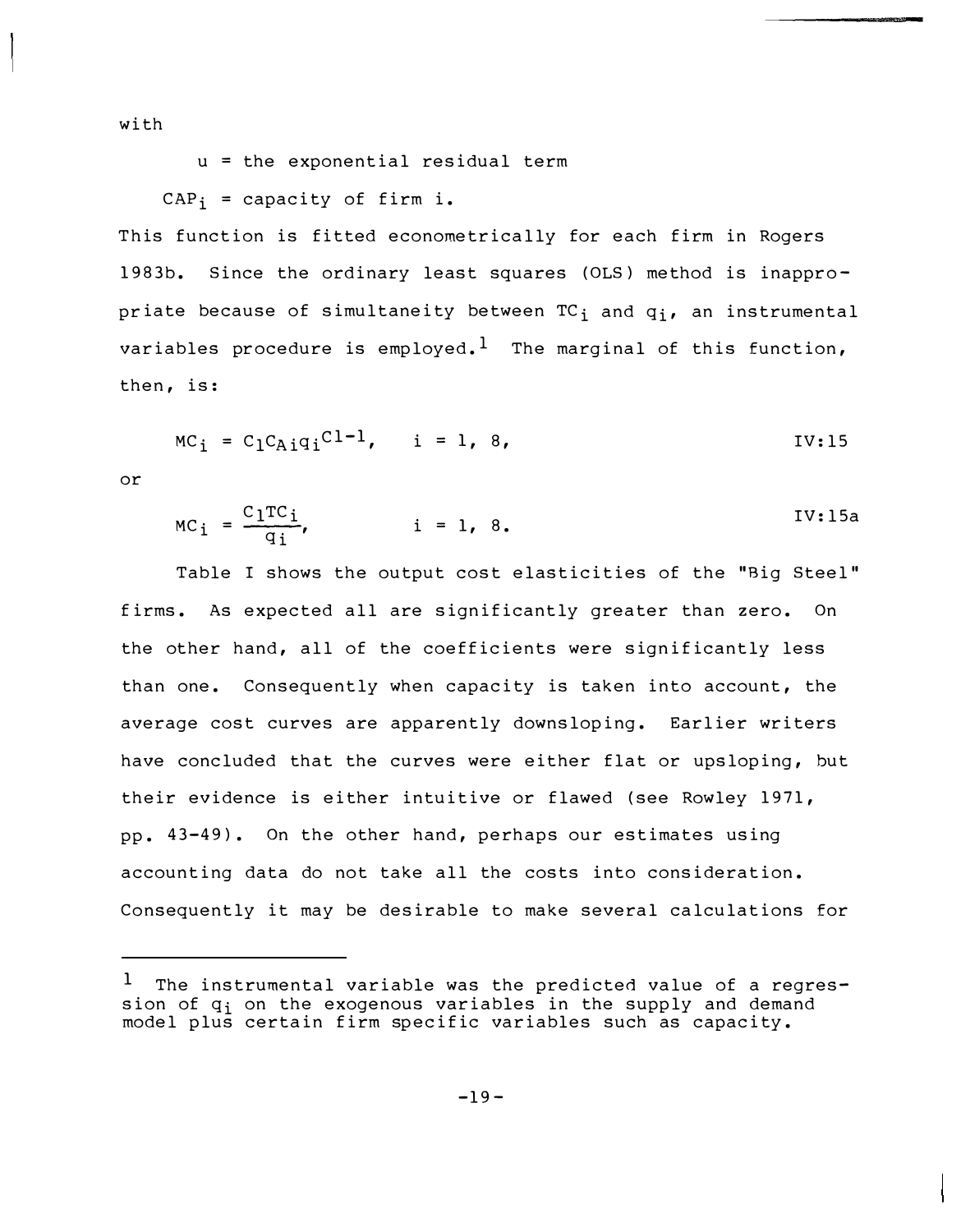# Table I

The Shortrun Coefficients of Steel Output with Respect to Firms ' Total Cost for the "Big Eight" Steel Companies for 19 20-40 and 1946-72

|                            | Coefficient<br>for output<br>$c_1$ | Standard<br>deviation<br>of the<br>coefficient |
|----------------------------|------------------------------------|------------------------------------------------|
| U.S. Steel                 | 0.695                              | 0.037                                          |
| Bethlehem                  | 0.727                              | 0.070                                          |
| Republic                   | 0.840                              | 0.059                                          |
| National Steel             | 0.686                              | 0.108                                          |
| Jones & Laughlin           | 0.615                              | 0.047                                          |
| Armco                      | 0.650                              | 0.081                                          |
| Youngstown<br>Sheet & Tube | 0.747                              | 0.042                                          |
| Inland Steel               | 0.873                              | 0.050                                          |
|                            |                                    |                                                |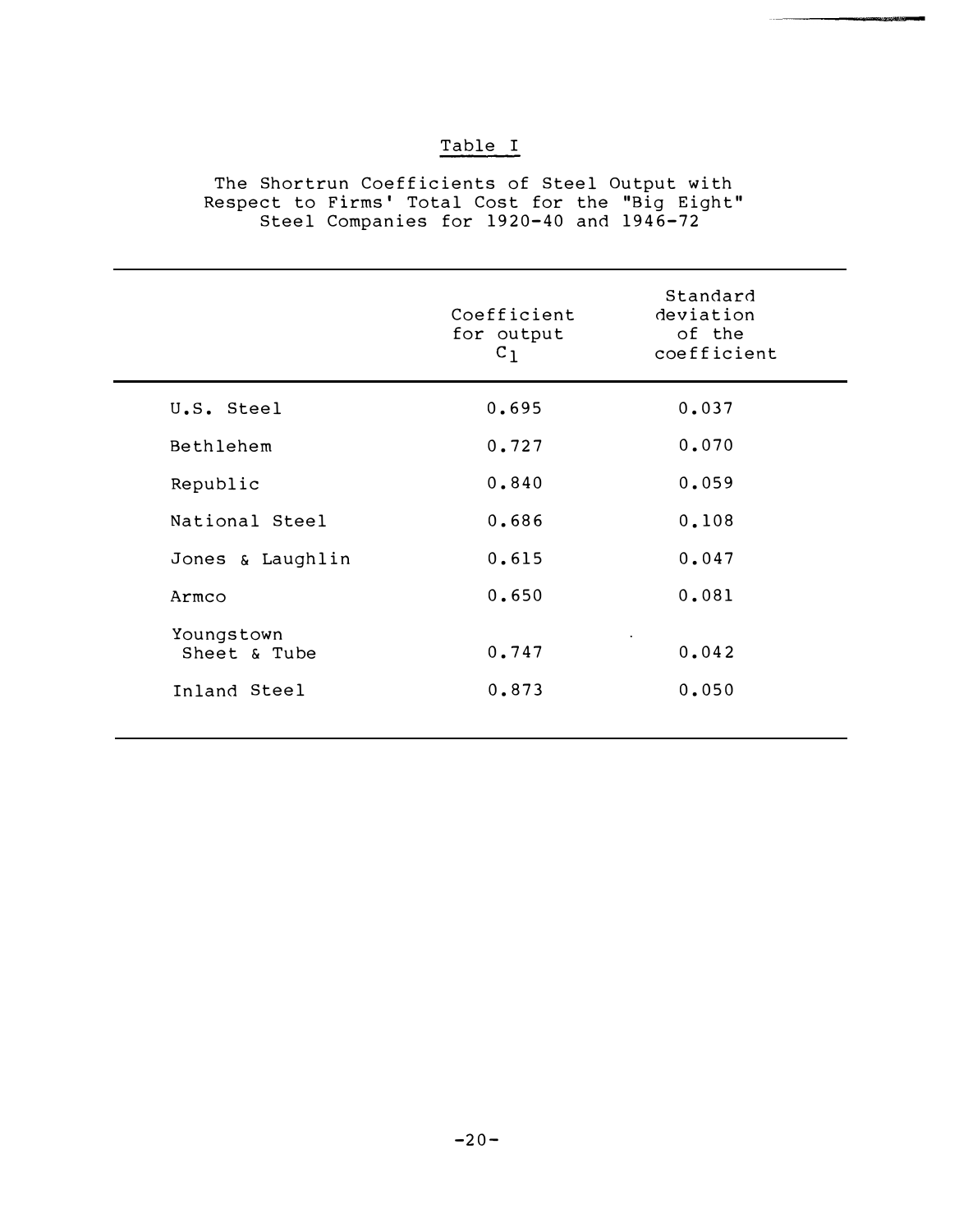the conjectural variation, each assuming a different value for  $C_1$ . Then some sensitivity analysis can be performed.

 $-$ 

# V. Conjectural Variation Estimation Methodology

For each firm we will measure the conjectural variation taking into account the fringe by assuming that it does not respond immediately to price with the c.v. formula IV:13,

$$
\delta_{it} = e_{Lt} \frac{Q_{Lt}}{q_{it}} \frac{(MC_{it} - P_t)}{P_t} - 1 \qquad i = 1, 8. \qquad V: la
$$

Taking advantage of the Cobb-Douglas cost function, the c.v. formula can be put into the following empirical form using the available data:

$$
\delta_{it} = e_{Lt} \frac{Q_{Lt}}{q_{it}} \frac{(C_{1i} TC_{it} - P_t q_{it})}{P_t q_{it}} - 1 \qquad i = 1, 8, \qquad V:lb
$$

where  $C_{1i}$  = the total cost/output coefficient of firm i,

 $P_{\text{t}}q_{\text{it}}$  = total revenue of firm i. The next step is to find the variance for this expression. Here there are two stochastic variables:  $e_{L,t}$  from equation IV:11 and Cli from Table I.

Simplifying our problem, let us eliminate the -1 on the right hand side of IV: lb,

$$
\delta_{\text{iit}} = 1 + \delta_{\text{it}}, \qquad \text{i} = 1, 8. \qquad \text{V:2}
$$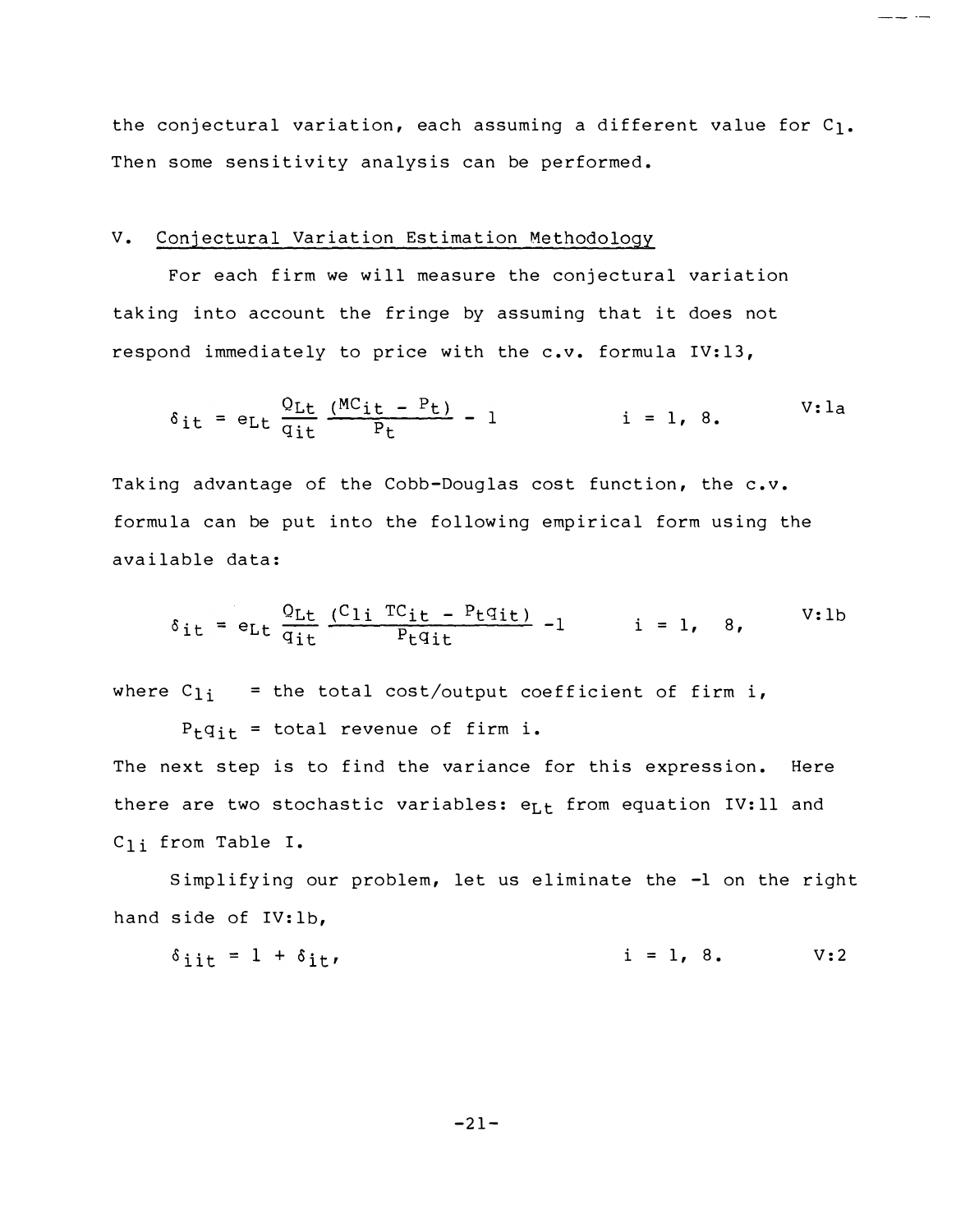true value,  $\delta_{\texttt{i}\texttt{it}}$ , we use a Taylor series. It is derived from To find the variance of the estimated value,  $\hat{\delta}_{i\,i\,t}$ , about the the deviations of the measured stochastic variables about their true values. This method gives us an approximate value for the deviation of  $\delta_{\text{ijt}}$  from  $\delta_{\text{ijt}}$ . Therefore,

$$
\hat{\delta}_{\text{iit}} - \delta_{\text{iit}} = \delta_{\text{e}} (\hat{\mathbf{e}}_{\text{Lt}} - \mathbf{e}_{\text{Lt}}) + \delta_{\text{C}} (\hat{\mathbf{C}}_{1i} - \mathbf{C}_{1i}) \quad i = 1, 8, \quad \text{V:3}
$$

where  $\delta_{e}$ ,  $\delta_{C}$ , = the derivatives of  $\delta_{i}$  it with respect to  $e_{Lt}$  and  $C_{1i}$ ,

 $e_{Lt}$ ,  $c_{1i}$  = the measured values of e<sub>Lt</sub> and  $c_{1i}$  and  $e_{Lt}$ ,  $C_{1i}$  = the true values.

When this figure is squared, we have an estimate of the variance of  $\delta$ iit,

Var 
$$
\hat{\delta}_{\text{ijt}} = \delta_e^2
$$
 Var  $\hat{\epsilon}_{\text{Lt}} + \delta_c^2$  Var  $\hat{C}_{\text{li}} + 2\delta_e \delta_C$ Cov (e,  $\hat{C}_{\text{li}}.$ )<sup>1</sup>

The measured demand elasticity is found when the demand function for Big Eight steel is estimated. The variance of this parameter is a function of the error of the estimate for the demand equation. The variance of  $C_{1i}$ , on the other hand, is determined by the cost conditions for steel firm i that were left out of the cost estimating equation--for instance, some aspects of technology

See Klein [1953], p. 258, and Kmenta [1971], pp. 443-44, for illustrations of similar applications of this procedure. 1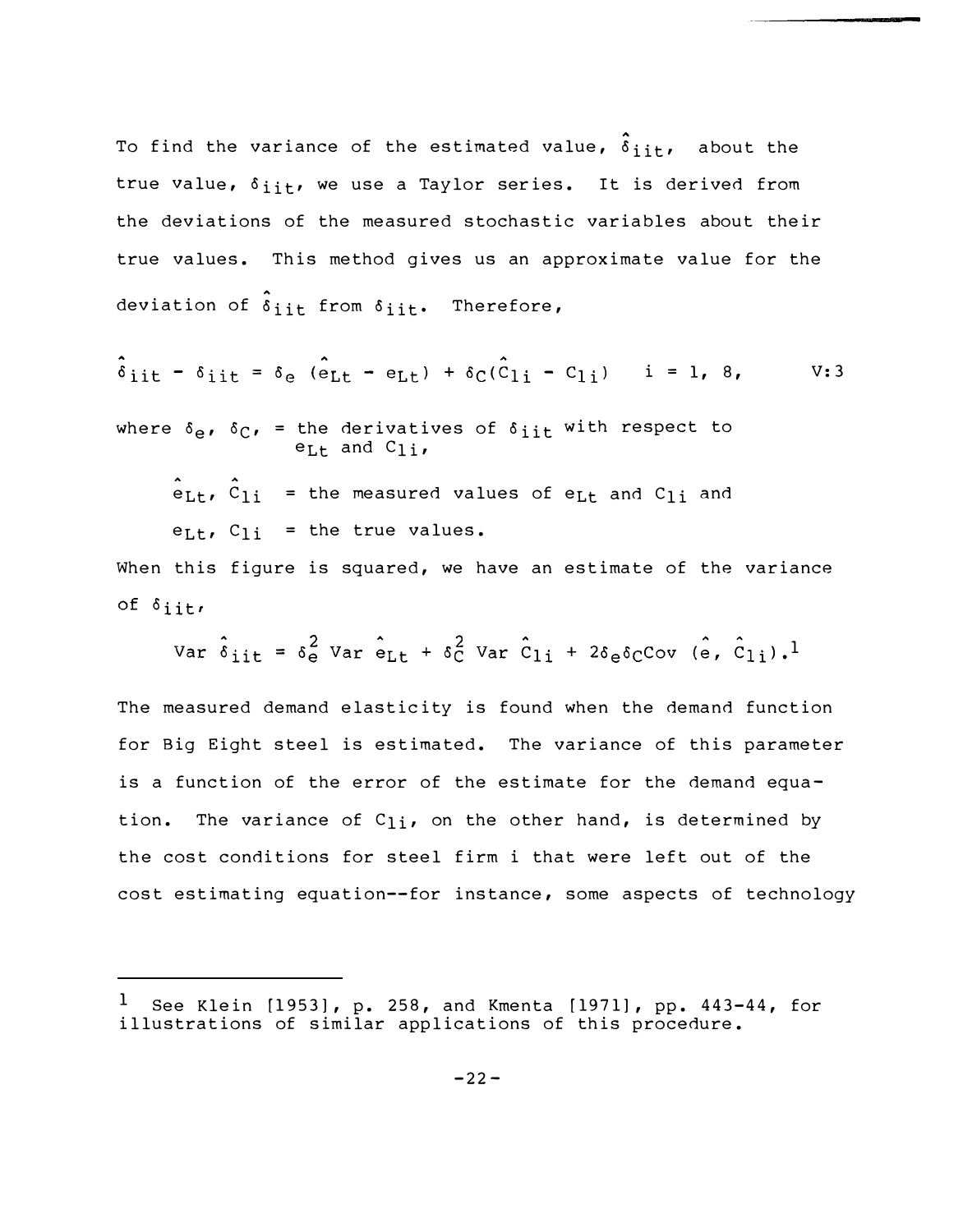and input prices. For a given firm, the conditions not accounted for in the statistical model of  $MC_i$  are probably only remotely connected to the relevant variables missing from the demand function. Consequently, the covariance of  $e_{Lt}$  and  $c_{1i}$  is assumed to be zero. Therefore, the variance for  $\delta_{i}$ <sub>it</sub> can be approximated by the following equation:

$$
Var \hat{\delta}_{i\dot{1}\dot{1}} = \delta_e^2 Var \hat{\epsilon}_{Lt} + \delta_C^2 Var \hat{\epsilon}_{1\dot{1}}.
$$

From this, a standard deviation can be found.<sup>1</sup> Since  $e_{Lt}$  and  $c_{1i}$ have at least asymptotically normal distributions, the  $\delta_{i\dot{1}\dot{1}}$  can be viewed as normally distributed. So the tests shown in equations III:5-III:8 can be made to see whether the c.v.,  $\hat{\delta}_{i,t}$ , is significantly different from the values suggested by certain types of oligopoly behavior.2

#### VI. The Results

In this section, we will confront our results with the four behavior hypotheses developed above under the assumption that the measured output cost elasticities are accurate.

1 The derivatives, 
$$
\delta_e
$$
 and  $\delta_c$ , are respectively  
\n
$$
\delta_e = \frac{Q_{Lt}}{q_{it}} \frac{(C_{1i} \text{ TC}_{it} - P_t q_{it})}{P_t q_{it}}
$$
\nand  
\n
$$
\delta_c = e_L \frac{Q_{Lt}}{q_{it}} \frac{\text{TC}_{it}}{P_t q_{it}}.
$$

<sup>2</sup> Because  $\delta$ <sub>it</sub> equals  $\delta$ <sub>iit</sub>  $-1$ ,  $\delta$ <sub>it</sub> and  $\delta$ <sub>iit</sub> have the same variance.

 $-23-$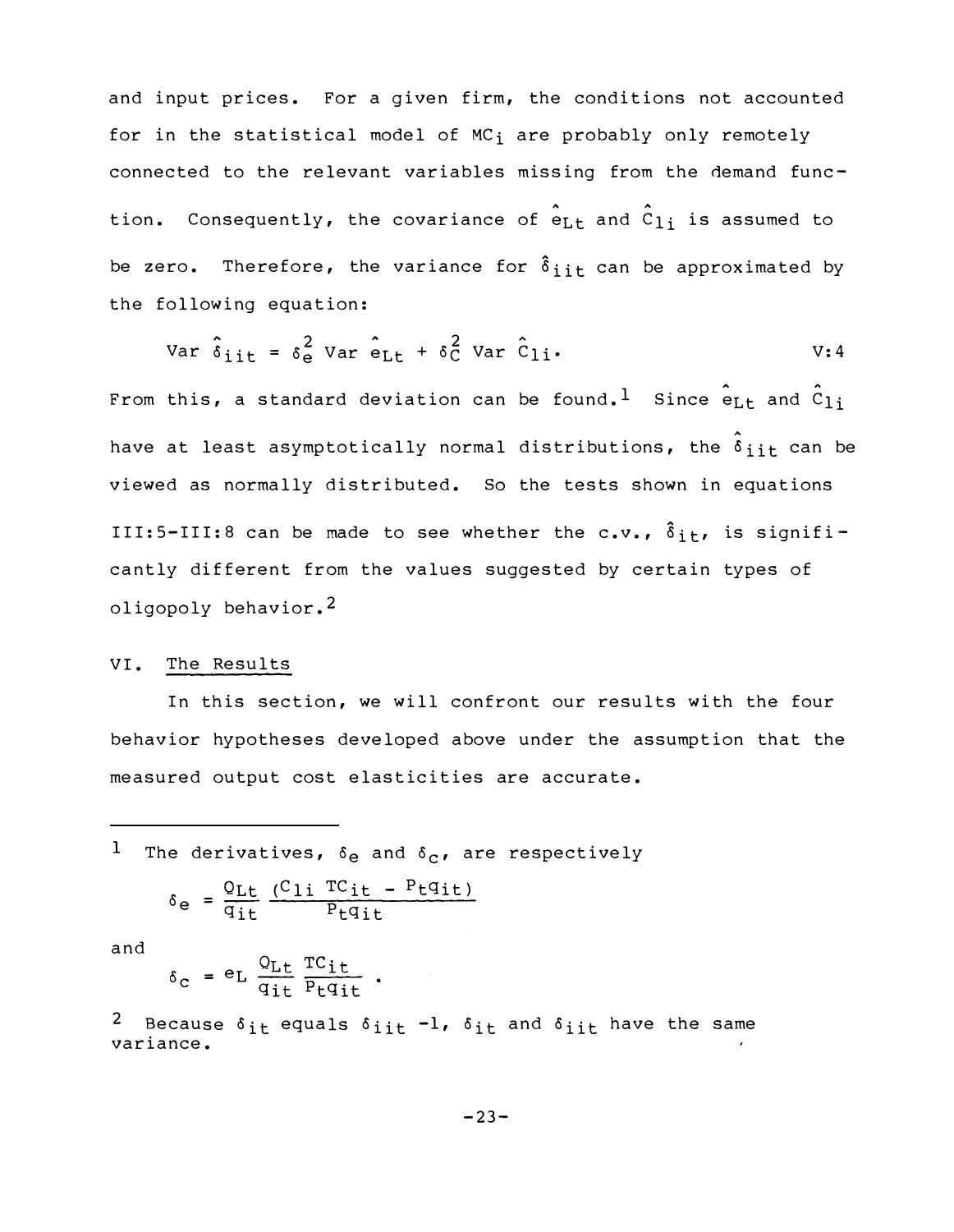Table II gives the average c.v. 's for all the year of the sample, along with the average standard deviations.<sup>1</sup> Given our f ormulations for the c. v. 's and their variances (equations V: lb and  $V: 4$ ), tests for the hypothesized behavior patterns can be made for each year. For the competitive, Cournot, and Patinkin theories, we use a t-test for the hypothesis that the conjectural variation for each year was significantly different from the value implied by the given type of behavior.<sup>2</sup> While a significant difference implies a high probability of the hypothesis not being true, insignificant results mean only that the c.v. value was consistent with the given behavioral hypothesis.

To test for matching behavior we employ a t-test to see if the c.v. is significantly greater than zero. Again a c.v. in the acceptance range does not mean that the behavior was necessarily occurring. Rather it means only that the c.v. value is consistent with the hypothesis in question.

Table III shows the number of years in the sample for which the c.v. values were consistent with each hypothesis. For all the

<sup>&</sup>lt;sup>1</sup> The average standard deviation is found by summing up the variances for the various years, dividing them by the number of year-observations, and calculating the square root.

 $2$  For the competitive and Patinkin hypotheses, one-tail tests are used. These behavior patterns are extremes. A two-tail test is used for the Cournot hypothesis because it occupies an intermediate position. Matching behavior requires a one-tail test because it merely implies c.v.'s of greater value than zero. In this sample there are observations where the one-tail tests for matching behavior and the two-tail tests for the Cournot theory are inconsistent.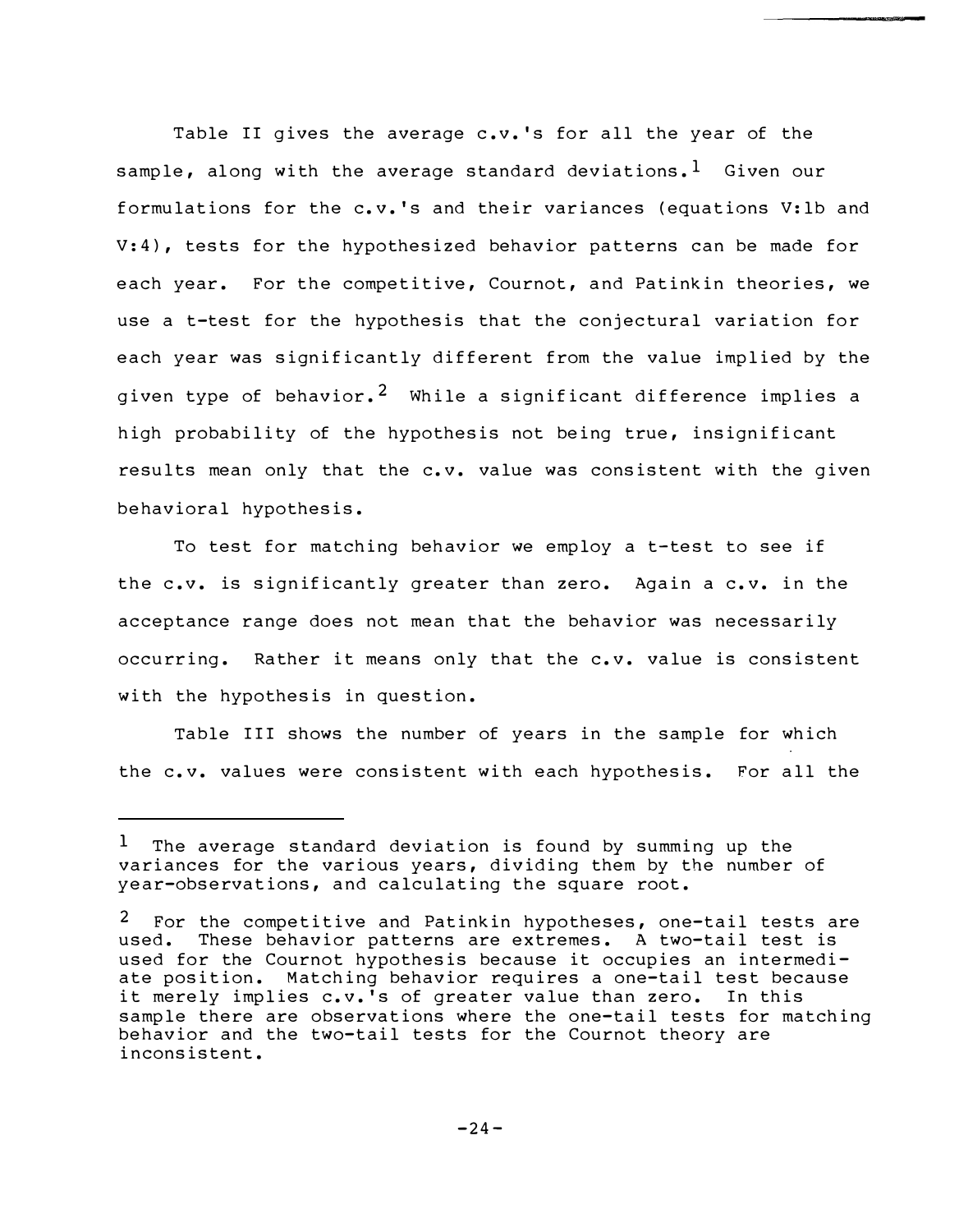# Table II

The Average Conjectural Variations for the "Big Eight" Steel Companies for 1920-40 and 1946-72, and t-Test Values for the Hypotheses that the Calculated Values Differed from the Expected Values for Competitive, Cournot, and Patinkin Behavior Under the Assumption that C1 Equals the Measured Value

|                                                  |                                     | t-Values for          |                         |                     |                       |  |
|--------------------------------------------------|-------------------------------------|-----------------------|-------------------------|---------------------|-----------------------|--|
| Firm                                             | Average<br>Conjectural<br>Variation | Standard<br>Deviation | Competitive<br>Behavior | Cournot<br>Behavior | Patinkin<br>Collusion |  |
| U.S.<br><b>Steel</b>                             | 0.016                               | 0.288                 | $3.53*$                 | 0.06                | $-4.80*$              |  |
| Bethlehem                                        | 1.371                               | 0.767                 | $3.09*$                 | $1.79*$             | $-4.41*$              |  |
| Republic                                         | 2.979                               | 1.668                 | $2.39*$                 | $1.79*$             | $-6.22*$              |  |
| National                                         | 5.221                               | 2.061                 | $3.02*$                 | $2.53*+$            | $-4.08*$              |  |
| Jones &<br>$L$ aughlin <sup><math>l</math></sup> | 5,869                               | 1.917                 | $3.58*$                 | $3.06*+$            | $-3.96*$              |  |
| Armco                                            | 10.499                              | 4,426                 | $2.59*$                 | $2.37*+$            | $-3.13*$              |  |
| Youngstown <sup>1</sup>                          | 5.657                               | 1,899                 | $3.51*$                 | $2.98*+$            | $-6.03*$              |  |
| Inland                                           | 4,617                               | 1.755                 | $3.20*$                 | $2.63*+$            | $-7.81*$              |  |

+ Significant at the 95-percent level on a two-tail test.

\* Significant at the 95-percent level on a one-tail test.

 $1$  Now part of the LTV Corporation.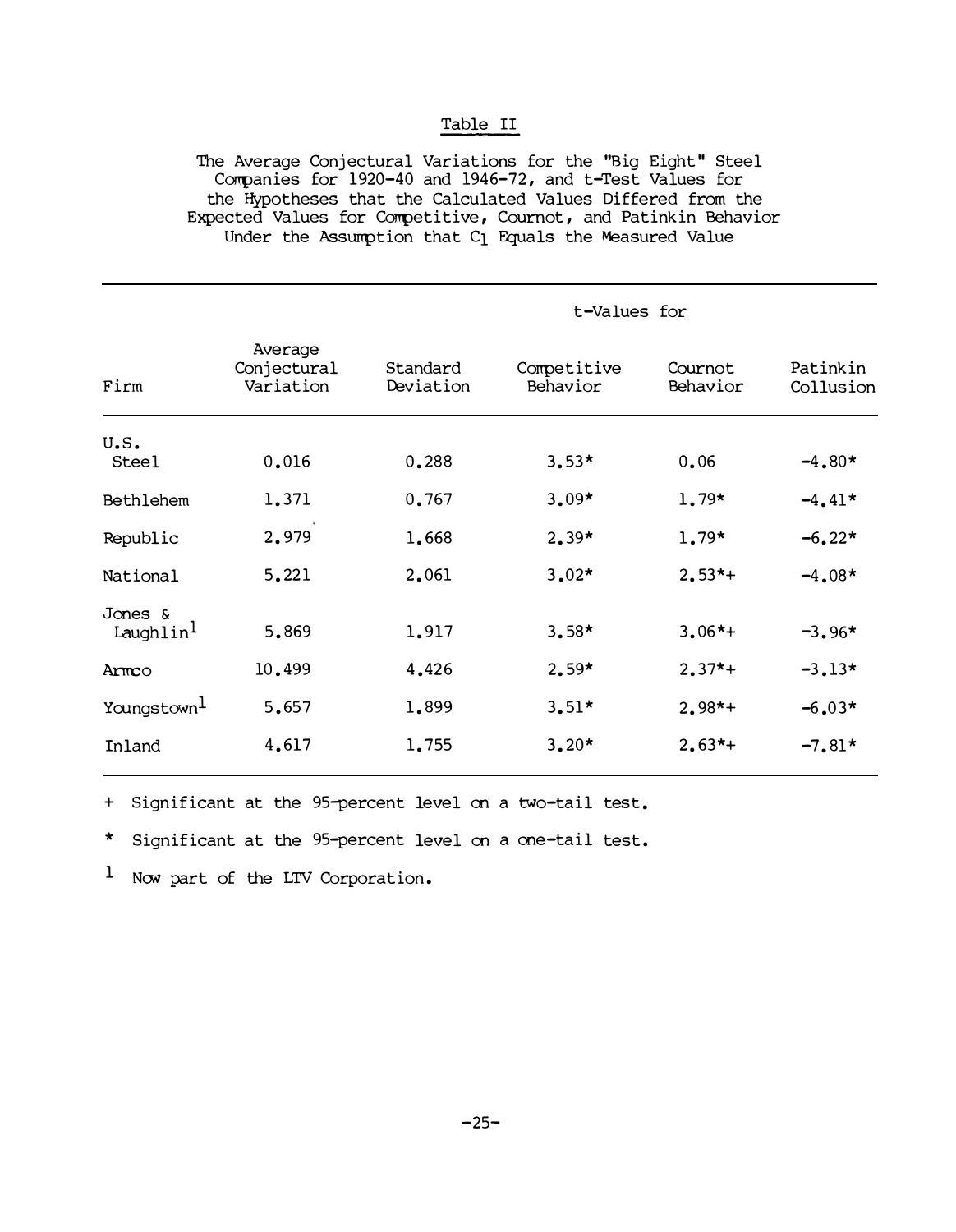# Table III

The Number of Years for Which the Conjectural Variations Are Consistent With Various Behavior Hypotheses Under the Assumption that C<sub>1</sub> Equals the Measured Value

|                                  | The Number of Years When the Conjectural Variation |                     |                      |                       |
|----------------------------------|----------------------------------------------------|---------------------|----------------------|-----------------------|
| Firms <sup>2</sup>               | Competitive<br>Behavior                            | Cournot<br>Behavior | Matching<br>Behavior | Patinkin<br>Collusion |
| U.S. Steel                       | 0(48)                                              | 46(2)               | 0(48)                | 0(48)                 |
| Bethlehem                        | 0(48)                                              | 37(11)              | 32(16)               | 0(48)                 |
| Republic                         | 1(47)                                              | 24(24)              | 39(9)                | 0(48)                 |
| National                         | 0(33)                                              | 0(33)               | 33(0)                | 0(33)                 |
| Jones &<br>Laughlin <sup>3</sup> | 0(45)                                              | 0(45)               | 45(0)                | 0(45)                 |
| Armco                            | 0(48)                                              | 0(48)               | 48(0)                | 0(48)                 |
| Youngstown <sup>3</sup>          | 0(47)                                              | 0(47)               | 47(0)                | 0(47)                 |
| Inland                           | 0(48)                                              | 0(48)               | 48(0)                | 0(48)                 |
|                                  |                                                    |                     |                      |                       |

1 The conjectural variation is considered consistent with given be havior if its value is not significantly dif ferent from the postulated value at the 5-percent level .

<sup>2</sup> The number of years when the behavior is not considered consistent with the named behavior is in parentheses.

3 Now part of LTV Corporation.

 $\sim$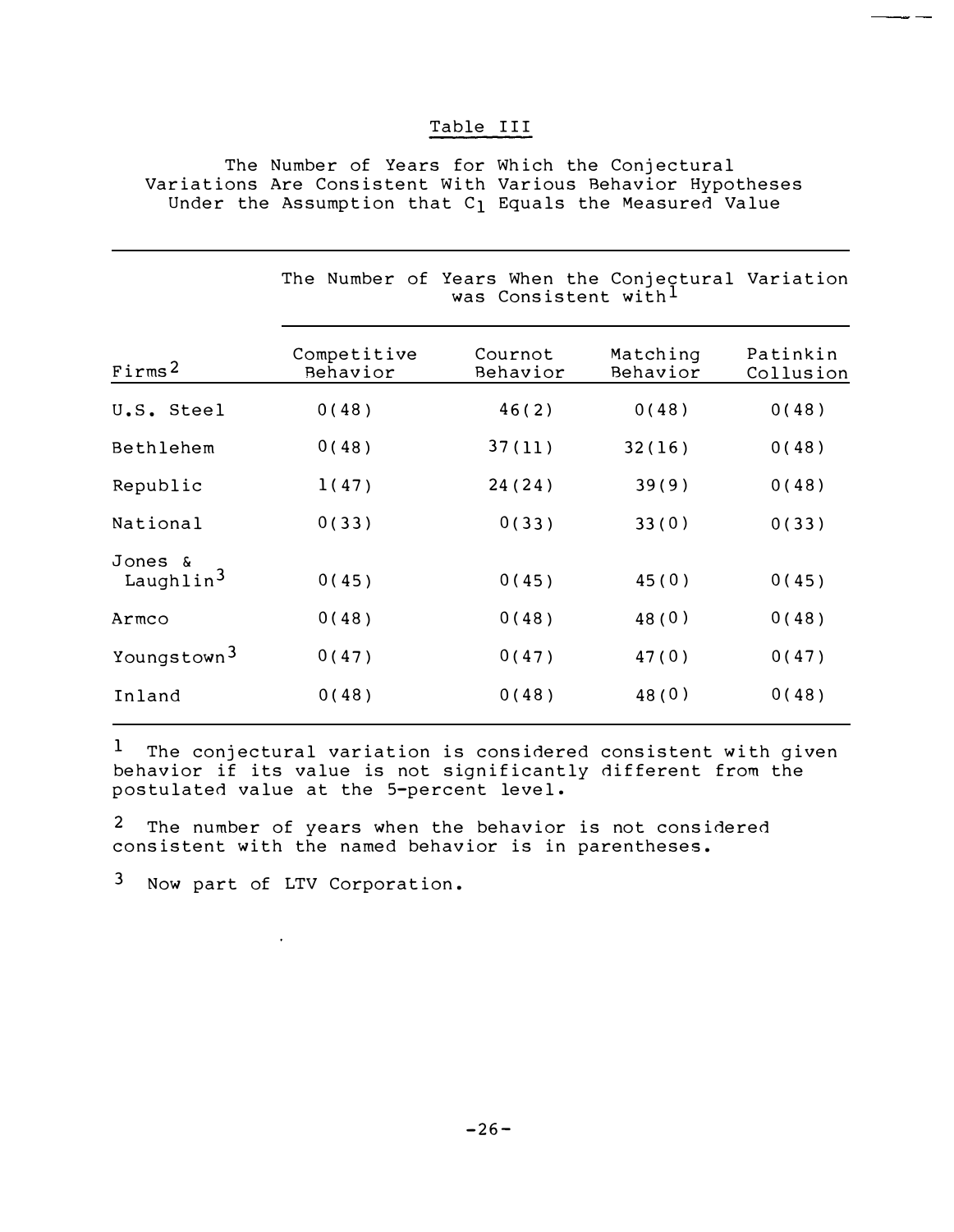firms, the hypothesis of perfectly competitive behavior can be rejected for the great bulk of the sample. In no year could the hypothesis be accepted for U.S. Steel, Bethlehem, National, Jones & Laughlin, Armco, Youngstown and Inland. For Republic, the hypothesis cannot be rejected in only one year, 1921--a depressed year. Conspicuous about these results is that for the given firms they hold over most of the sample.

On the other hand, when the Cournot hypothesis is examined, the results for some firms do not show such a consistency across time. For U.S. Steel, however, the bulk of the yearly c.v.'s are not significantly different from zero implying that Cournot be havior cannot be rejected. Bethlehem and Republic seem to be the intermediate cases. For Bethlehem, the Cournot hypothesis is suppor ted in 37 of the 48 years, and for Republic there is evidence in favor of the Cournot hypothesis for half of the sample (24 years). In the case of Bethlehem, the Cournot hypothesis can only be rejected for some years in the 19 20 's and 30 's. On the other hand, it was not only for the 1920's but also for most of the 1950's and 1960's that the Republic  $c.v.$ 's were significantly different from zero on a two-tail test. For the remainder of the firms, the Cournot hypothesis can be rejected for the whole of the sample.

Since the test for the matching behavior implies c.v. 's greater than zero, one uses a one-tail test instead of the twotail test. Except for U.S. Steel, generally the firm c.v.'s are

 $-27-$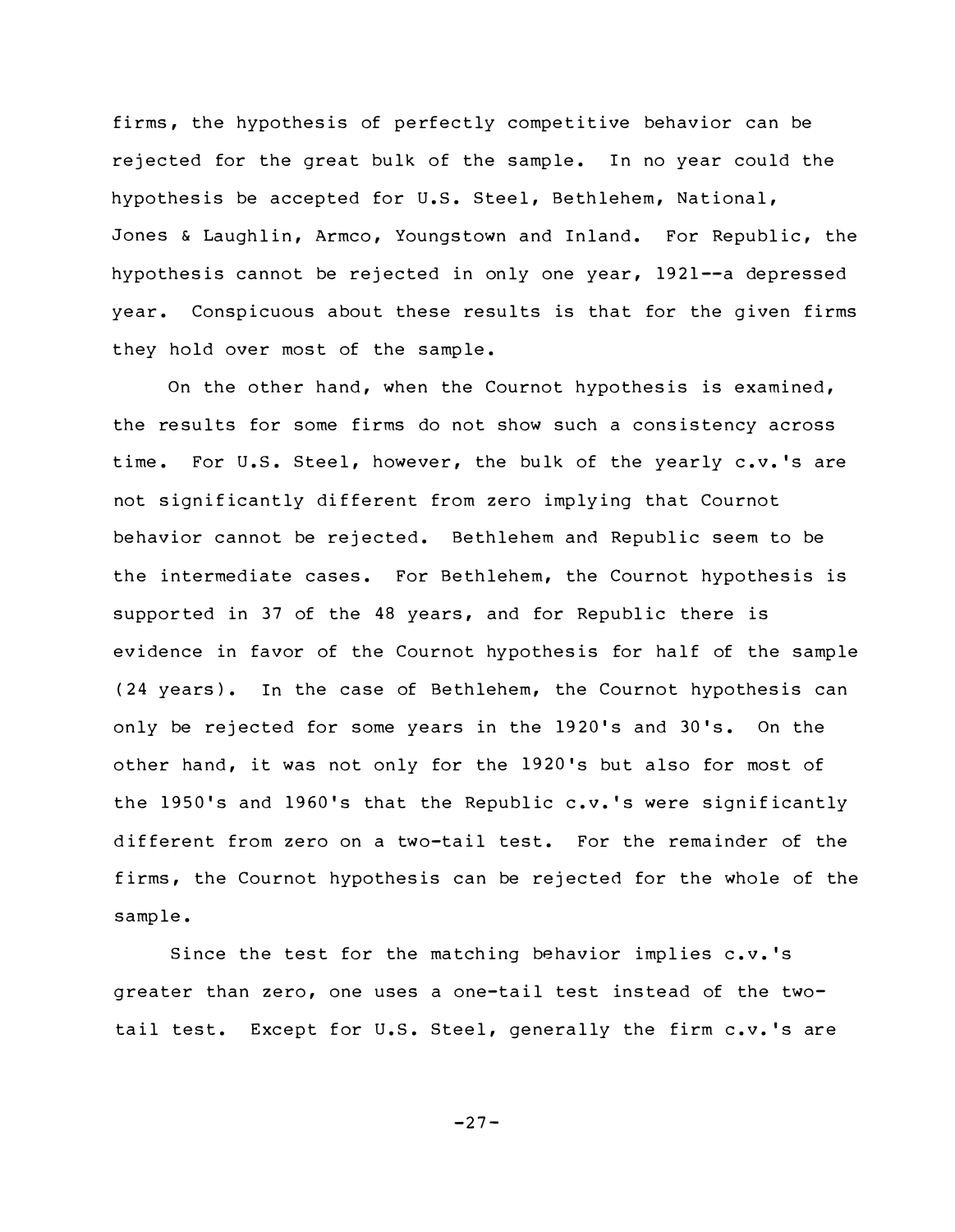greater than zero. For Bethlehem, the one-tail test of ten contradicts the two-tail test; zero c.v.'s can be rejected in favor of matching behavior for 32 years. For 21 of those years, however, Cournot behavior cannot be rejected on a two-tail test. For Republic using a one -tail test led to the rejection of Cournot in favor of matching behavior in 39 years of the sample. Consequently some skepticism must be exercised in attributing matching behavior to these firms for some years. Generally these consisted of the 1920's and the years between 1948 and 1969. For National, Jones & Laughlin, Armco, Youngstown, and Inland, the one- and two-tail tests were generally consistent with matching behavior for the entirety of the period. The Patinkin collusion hypothesis can be rejected for all of the sample for all the firms.

By taking an average of the c.v. 's for each firm over the sample, we can get a summary view of the results. Table II shows the mean and average standard deviation of the yearly c.v. 's for each firm. All are greater than zero, the largest being that of Armco. Consistent with the yearly results, the average  $c.v.$ 's are significantly different from  $-l$ , competitive behavior, for all firms. The results on the averages show that for five firms, Cournot behavior can be rejected on a two-tail test. As stated above, for matching behavior a positive one-tail test for the zero c.v. is used. For the average  $c.v.$ , the results are consistent with matching behavior for all firms except U.S. Steel. As with the yearly results, the Patinkin hypothesis can be rejected for all the firms.

 $-28-$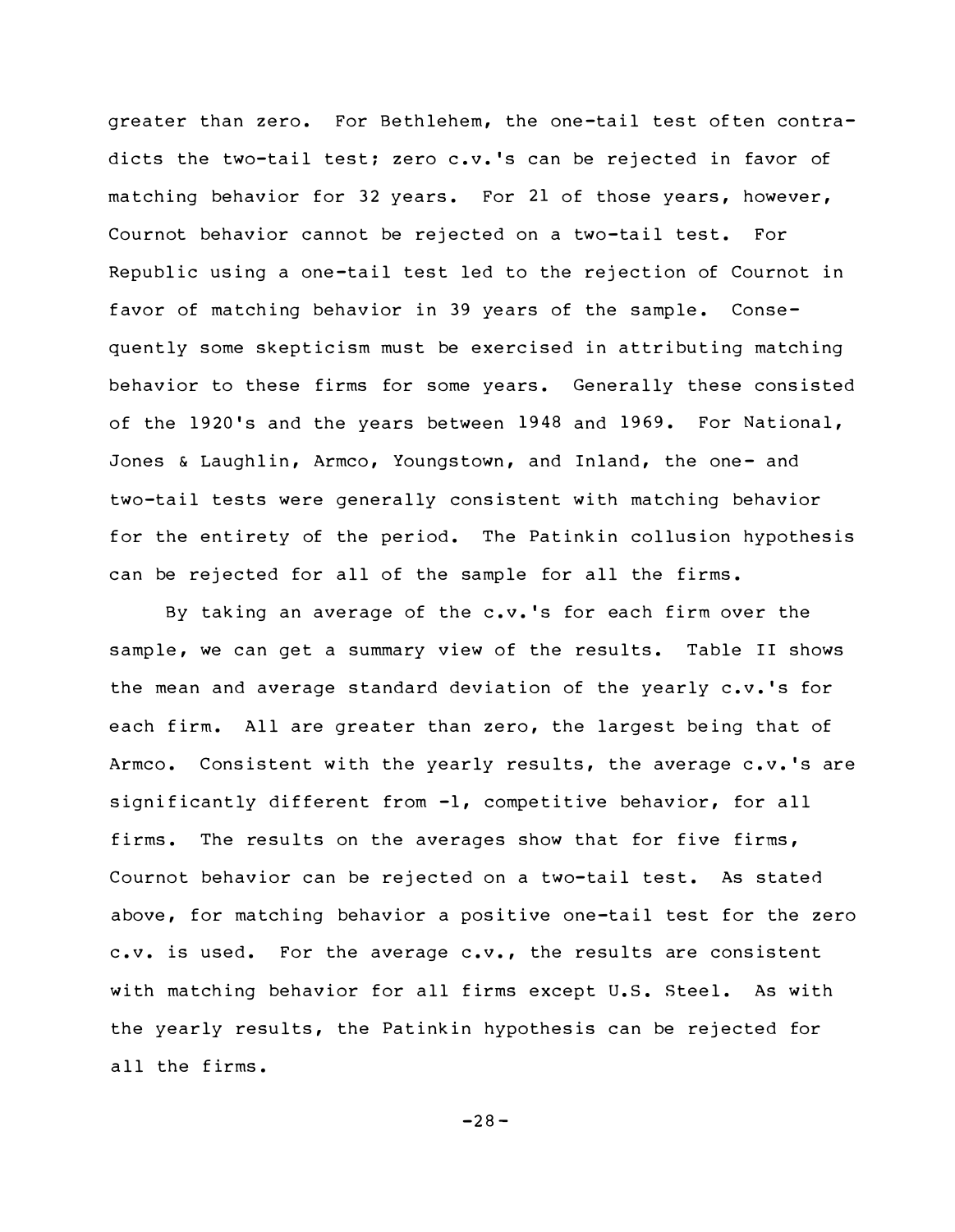To summarize, in most years, Cournot behavior cannot be rejected for u.s. Steel and Bethlehem. The matching hypothesis is generally consistent with the results for the other six firms, and for no firms are the measurements generally consistent with the competitive or Patinkin theories. With the yearly results, the c.v. 's generally fall into the same acceptance or rejection intervals for the great bulk of the sample for all firms except Bethlehem and Republic with the Cournot theory.

#### VII. <u>Sensitivity Analysis</u>

Because of measurement problems in the cost equations, a sensitivity analysis will be undertaken for variations in the cost-output elasticities.<sup>1</sup> The major sources for these variations are first the stochastic nature of the cost estimation procedure (multiple regression) and second possible errors in the total cost variable used. It is not clear that the accounting measure we used to represent short-run cost is appropriate.

The cost figure used is sales minus operating income (before taxes and before interest on debt) minus depreciation. This differs from the normally presented concept of cost, sales minus operating income, in that depreciation expense has been taken

<sup>&</sup>lt;sup>1</sup> Alternative models of demand result in elasticities (from about -0.69 to -0.75) not significantly different from the one used here. (See Rogers 1983c). So we will not test for varying demand elasticities.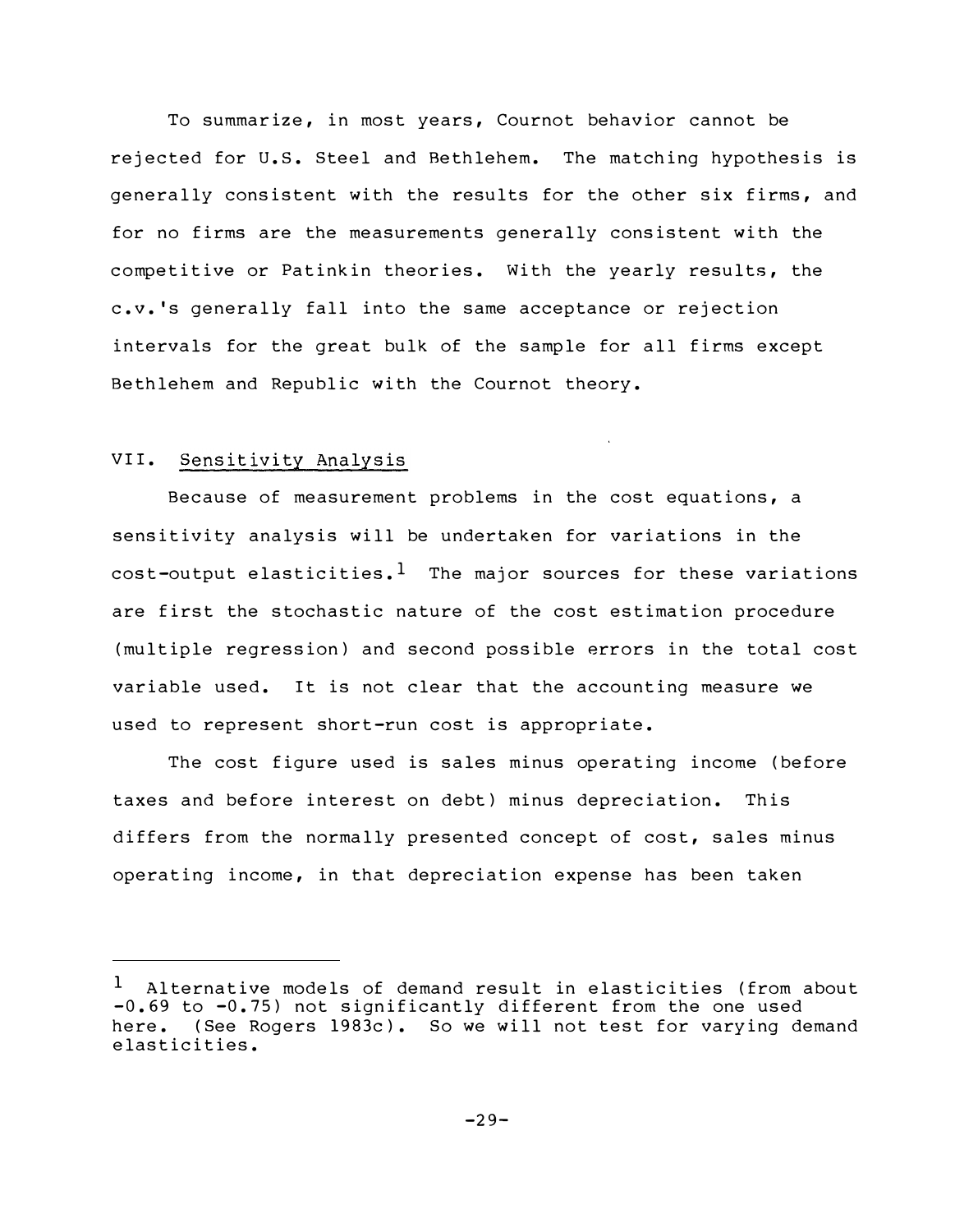out.<sup>1</sup> Accounting depreciation computations often do not reflect the real decline in asset value. But assets do decline in value, so at least part of the depreciation expense might be included in the cost figure.

To see the possible extent of this problem, we begin by examining the ratio of depreciation expense to our total cost figure. This ratio plus one shows the ratio of the maximum possible appropriate total cost figure to the cost figure used. The averages over the sample for these total figures, called henceforth depreciation ratios, are as follows: 1.07 for U.S. Steel, 1.09 for Bethlehem, 1.06 for Republic, 1.07 for National, 1.07 for Jones & Laughlin, 1.05 for Armco, 1.08 for Youngstown, and 1.06 for Inland. To make clear the nature of the possible biases, IV:15a is recast as follows:

$$
MC_i = \alpha \hat{C}_{1i} \beta \hat{T} C_i / q_i
$$
 VIII:1

where

- $\alpha$  = The ratio of true C<sub>li</sub> to the measured cost elasticity,  $\hat{c}_{1i}$
- $\beta$  = The ratio of the true TC<sub>i</sub> to the measured total cost,  $\overline{r}c_i$ .

 $1$  When the cost curves were measured with the depreciation left in the dependent variable, the cost-output elasticities were not materially different. As shown below, our sensitivity analysis should cover the possibility that leaving the depreciation in the cost was the appropriate method.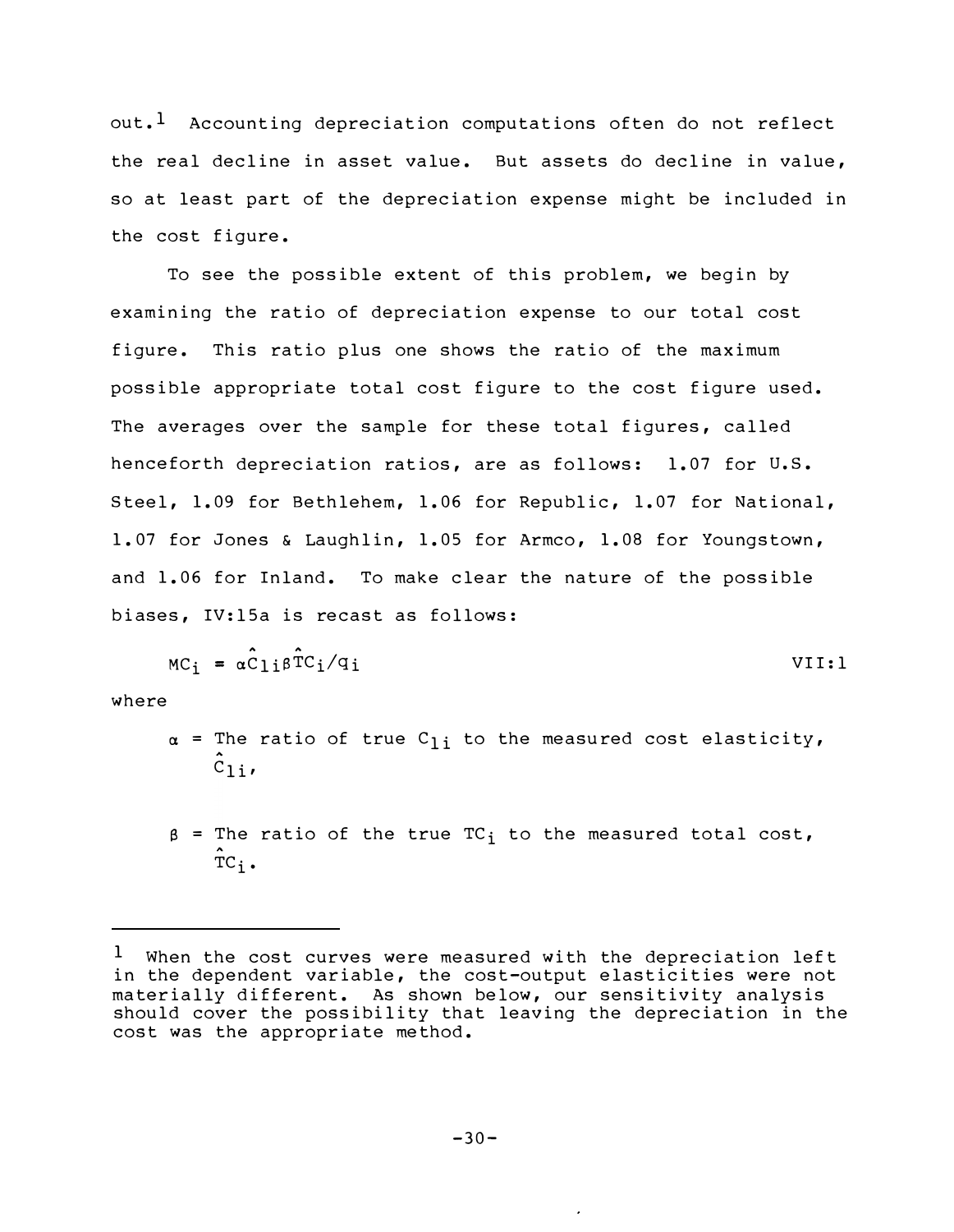The above depreciation ratios are the maximum plausible values for  $\beta$ . They give an indication of how much accounting measurement problems could bias the  $\delta_i$  estimate. The formula also suggests a way to correct for this problem. To illustrate, use U.S. Steel as an example, and assume  $\alpha$  equals one (with C<sub>li</sub> equalling 0.695). The depreciation ratio,  $1.07$ , is the maximum ß. Then, if  $\hat{\texttt{prc}}_\texttt{i}$ were the true total cost and if  $\mathtt{C}_{1\, \textbf{i}}$  were represented to be <code>βC</code>  $\mathtt{C}_{1\, \textbf{i}}$ which equals  $0.744$ , then, an accurate measurement of the  $c.v.$ would be made. It is not possible to know the real  $\beta$ , but the above ratios give an indication of its range. Consequently, varying the value of  $C_{1i}$  may not only be a way to see how the results change for different cost elasticities but also a test of the sensitivity of the  $c.v.$  value to measurement error in  $TC_i.$ 

Therefore, to see how measurement errors could affect the results, the conjectural variations were estimated for three alternatives  $C_{1i}$ 's. The largest cost elasticity we hypothesized, 1.2, assumes that the steel firms were operating in a region of increasing costs under almost any conceivable accounting cost measurement error. Many of the c. v. 's are less than -1, some significantly so statistically.<sup>1</sup> Such a c.v. implies that the firm is operating at a point where price is less than marginal cost. These results not only occurred during the depression when such events might be expected but also in the 1920's and 1960's

 $-31-$ 

With the alternative simulations, it will be assumed that the  $C_{1,i}$  has the variance measured by our cost model. 1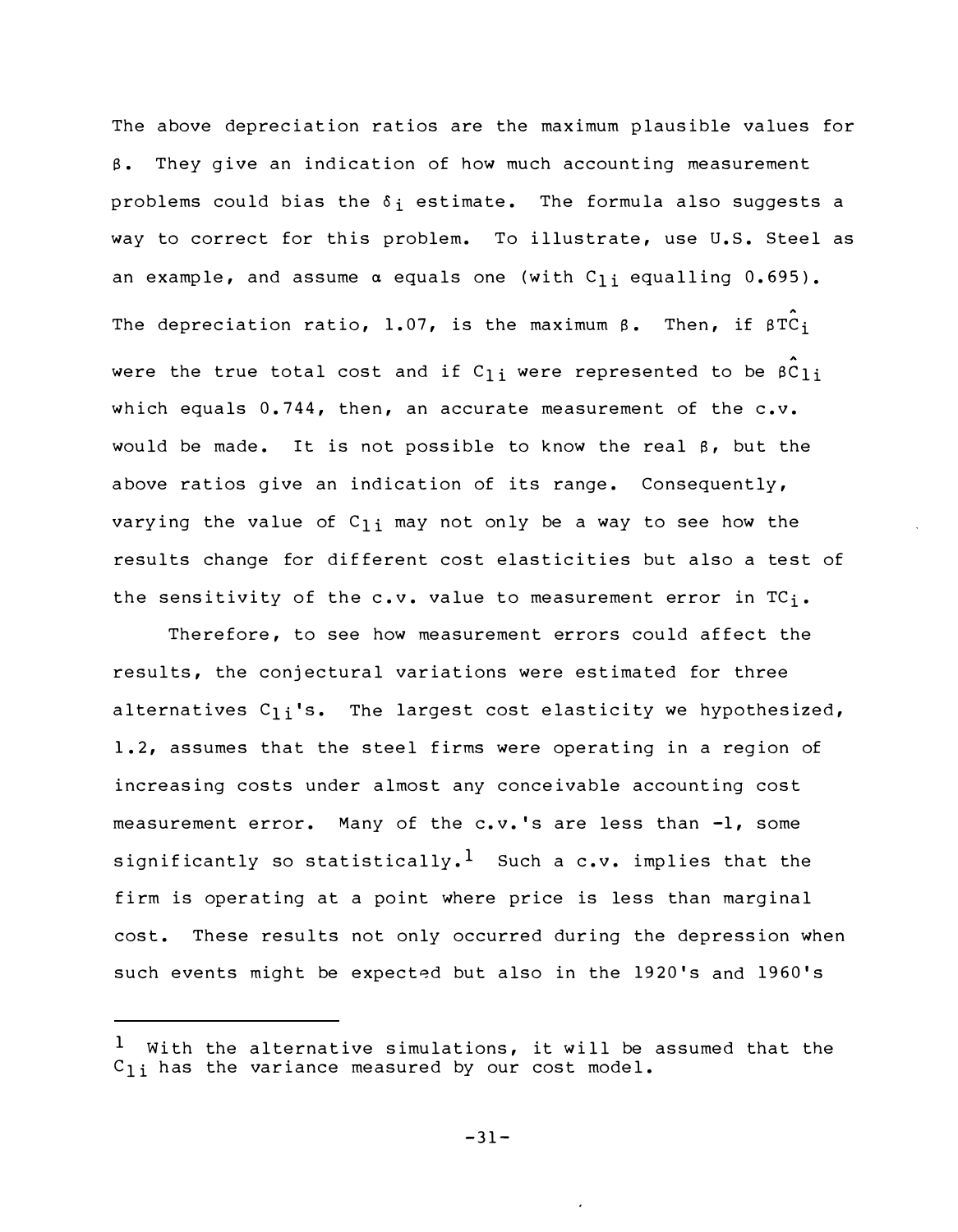when the steel industry was quite prosperous. Therefore, since these results seem implausible, this particular simulation will be ignored.

Two other alternative  $C_{1i}$ 's seem more plausible; the first is

 $C_{1i}$  = measured  $C_{1i}$  + 2 \* SD( $C_{1i}$ ), the measured standard deviation.

For the second, the output-cost elasticity equals one. The simulation under the latter assumption not only shows what the c.v. 's might be under constant returns but also gives an indication of what they might be if there were slightly increasing cost curves.

When the tests were made with the different  $C_{1i}$ 's predictably the results were mixed, but certain conclusions could be made. (For a synopsis see the tables in the Appendix.) First, with the two variations, at no time could the Patinkin hypothesis be accepted. Second usually the competitive hypothesis could be rejected. For the average c.v., the t test led to the rejection of the competitive hypothesis for all firms in both variations except for Republic under the unity  $C_{1i}$  assumption.

For the matching and Cournot hypotheses, on the other hand, the results were sensitive to changes in  $C_{1i}$ . For U.S. Steel, assuming  $C_{1i}$  equal to one implies that the average  $c.v.$  was significantly below zero. With the yearly results the Cournot hy pothesis could be accepted for only six years.

 $-32-$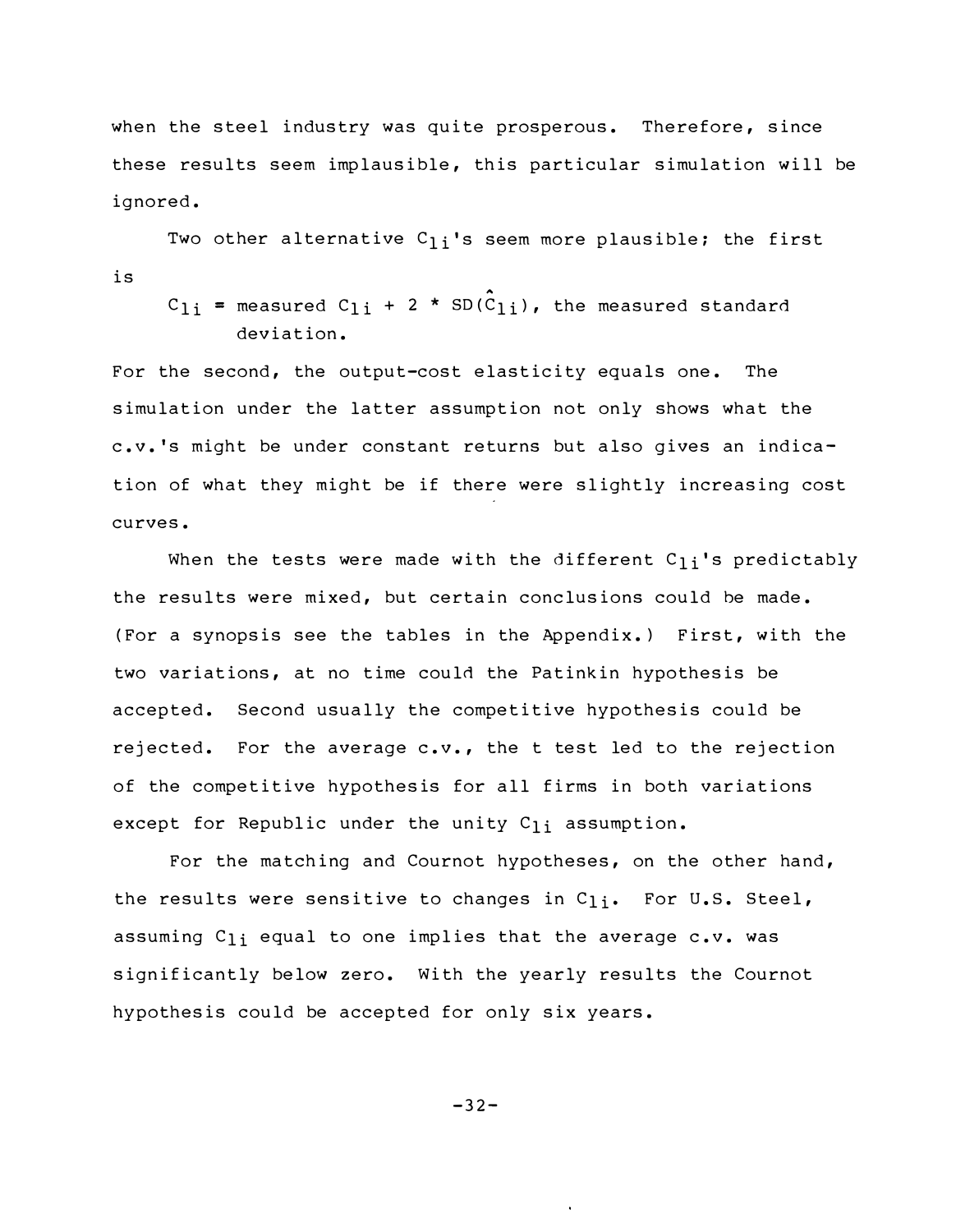With Bethlehem and Republic, the results from the two variations mean that matching behavior could be rejected for the average c.v. and the bulk of the yearly observations. On the other hand, the acceptance of matching behavior for the smaller firms was insensitive to the variation of  $C_{1i}$  by two standard deviations. But assuming a unity  $c_{1i}$  led to the rejection of the matching hypothesis for the average c.v. for National, Jones & Laughlin, Armco, and Youngstown but not for Inland. For these five firms and Republic, the yearly results were generally mixed for the matching hypothesis. Consequently for this hypothesis the results can be sensitive to changes in the nature of the cost structure estimates.

To sum up, pure competition and perfect collusion could be rejected for all firms in most years under all three plausible cost structure estimates. For U.S. Steel matching behavior can be rejected for all years under all cost assumptions. With the other firms, however, matching behavior may sometimes not be rejected for the two alternative  $C_{1i}$  assumptions. If the "Big Eight" firm cost curves were flat or slightly upsloping, then, these firms operated in a conjectural variation range near the Cournot or zero point. Nevertheless, if one believes the downsloping curves as measured by this and other papers by the author, then, matching behavior may be accepted for the smaller five firms if not always for Bethlehem and Republic. On the other hand, U.S. Steel seems to have operated in a range that was close to Cournot and perhaps even adaptive.

 $-33-$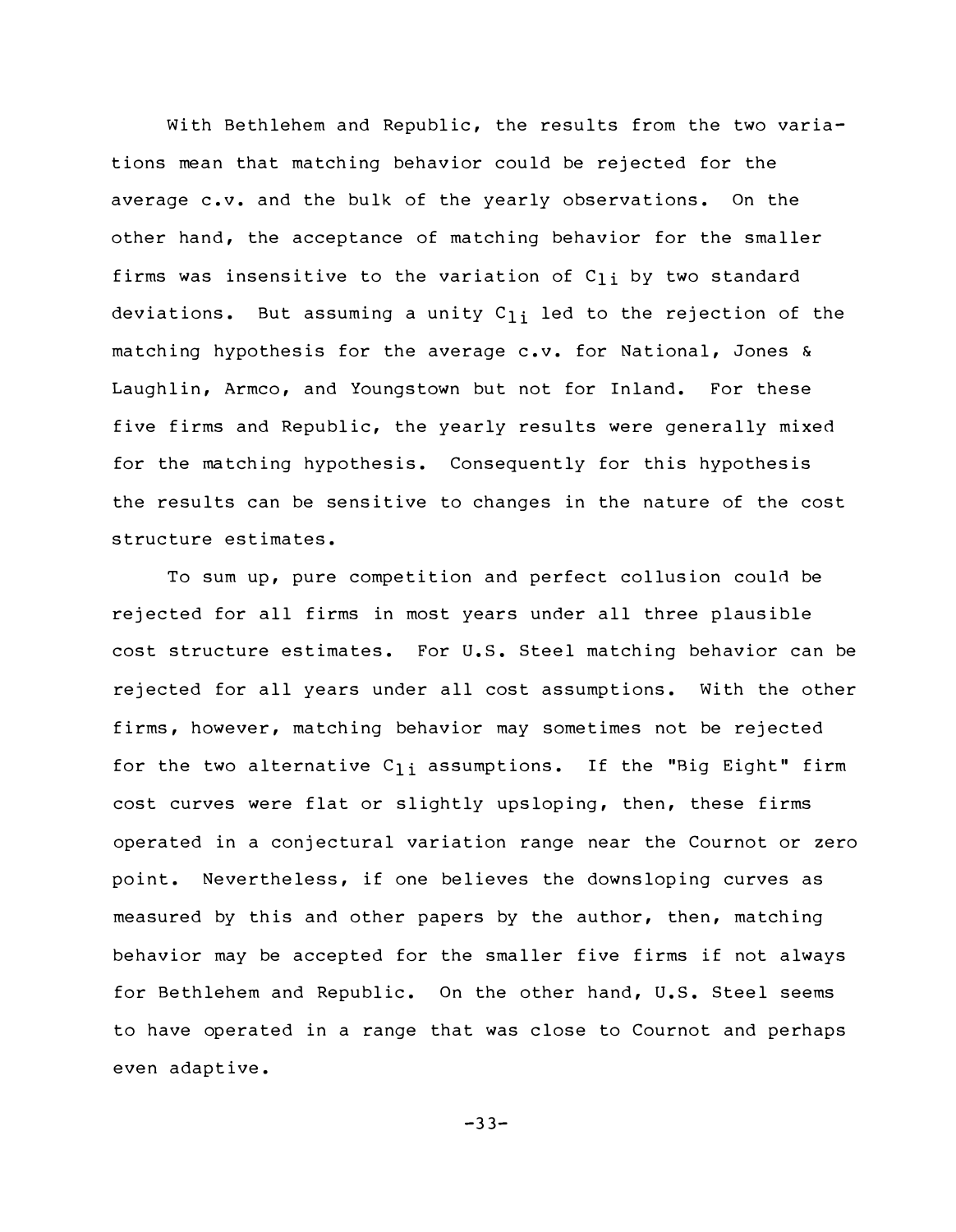#### VIII. Conclusion

The tests for competitive, Cournot, matching, and Patinkin behavior show that different firms apparently behaved differently. Except perhaps for Bethlehem and Republic, most firm c.v. 's were fairly consistent over time. These two firms generally alternated between c.v. 's consistent with the Cournot theory and those consistent with matching behavior. With the measured  $C_{1i}$  simulations, the c.v. 's of Jones & Laughlin, Armco, Youngstown, and Inland were almost always consistent with the matching hypothesis, but for the unity  $C_{1i}$  simulation such behavior can only be generally accepted for Inland.

The fact that the largest firm acted like a Cournot player, while smaller firms acted in a matching fashion, seems strange. Possibly fear of the antitrust authorities may have constrained U.S. Steel but not the others. Also it may be that U.S. Steel was acting in a manner that cannot be clarified from merely studying its c.v.'s, and perhaps some hypotheses on interfirm relationships should be examined. Furthermore, the cost structure of U.S. Steel may have prevented more restrictive behavior. At low capacity utilization rates, a high cost firm can not hold back output as much as other companies. There is some evidence that this firm was not particularly efficient and might even have been a high cost producer (see Weiss, 1971). The specific inter-firm relationships that led this situation may be the subject for another paper.

 $-34-$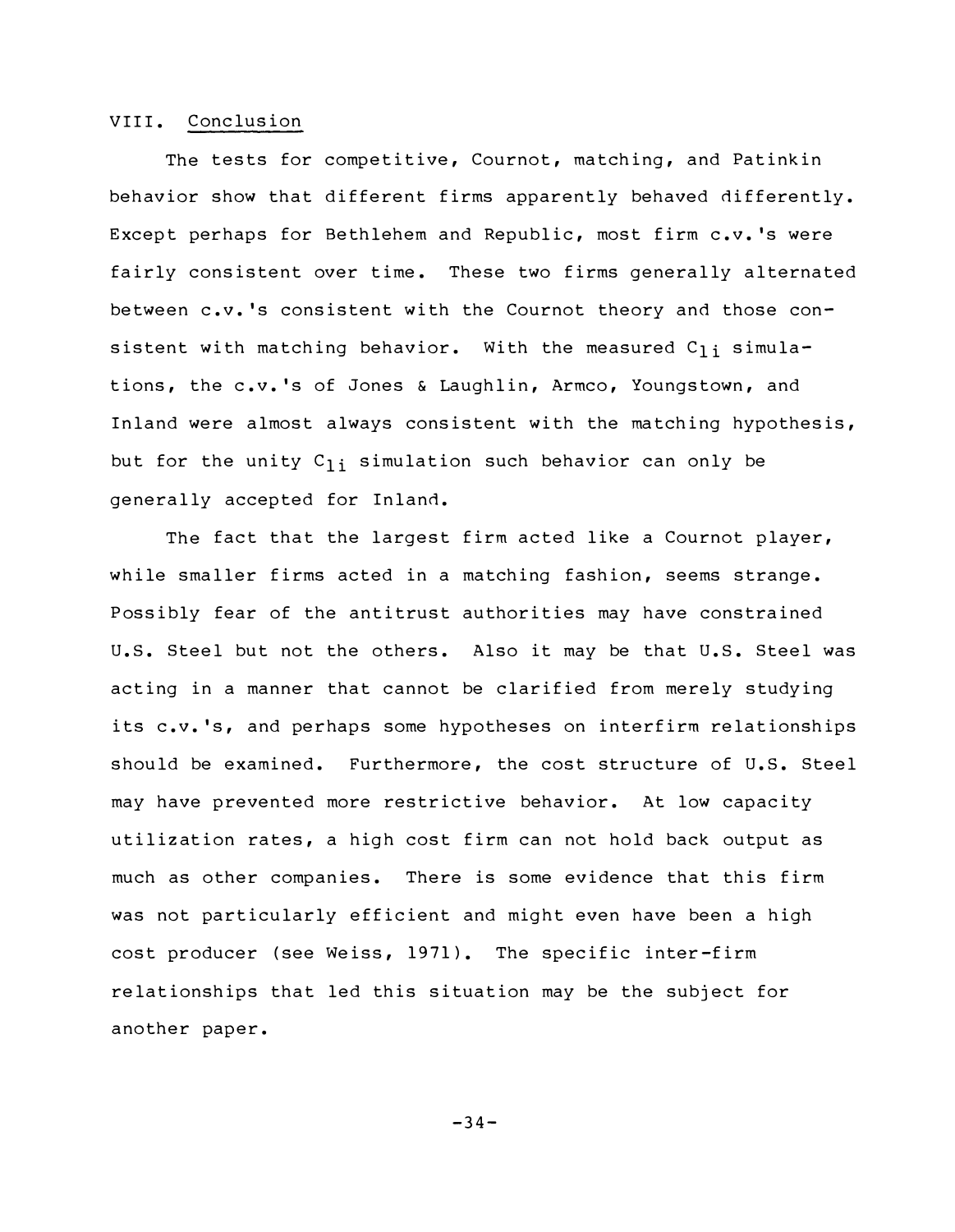To summarize, with our methodology it was found that during the sample period the major American steel firms conformed to two basic behavior patterns; one was close to Cournot but significantly different from competitive. It was followed by U.S. Steel and at least sometimes by Bethlehem and Republic. A second pattern generally followed by the other five "Big Eight" firms, was usually consistent with matching behavior. These results were not particularly sensitive to small variations in the estimated cost parameters. But they did change somewhat when the average cost curves were assumed to be flat.

Consequently, this methodology can be used to study and analyze the position of various oligopoly firms on the continuum between competitive behavior and Patinkin collusion. Nevertheless, while one may be able to place a firm at a point in this range, the methodology can not shed light on how it got there. Still this analysis can show how well or poorly given firms and industries per form; thereby perhaps indicating where antitrust re sources should be focused.

 $-35-$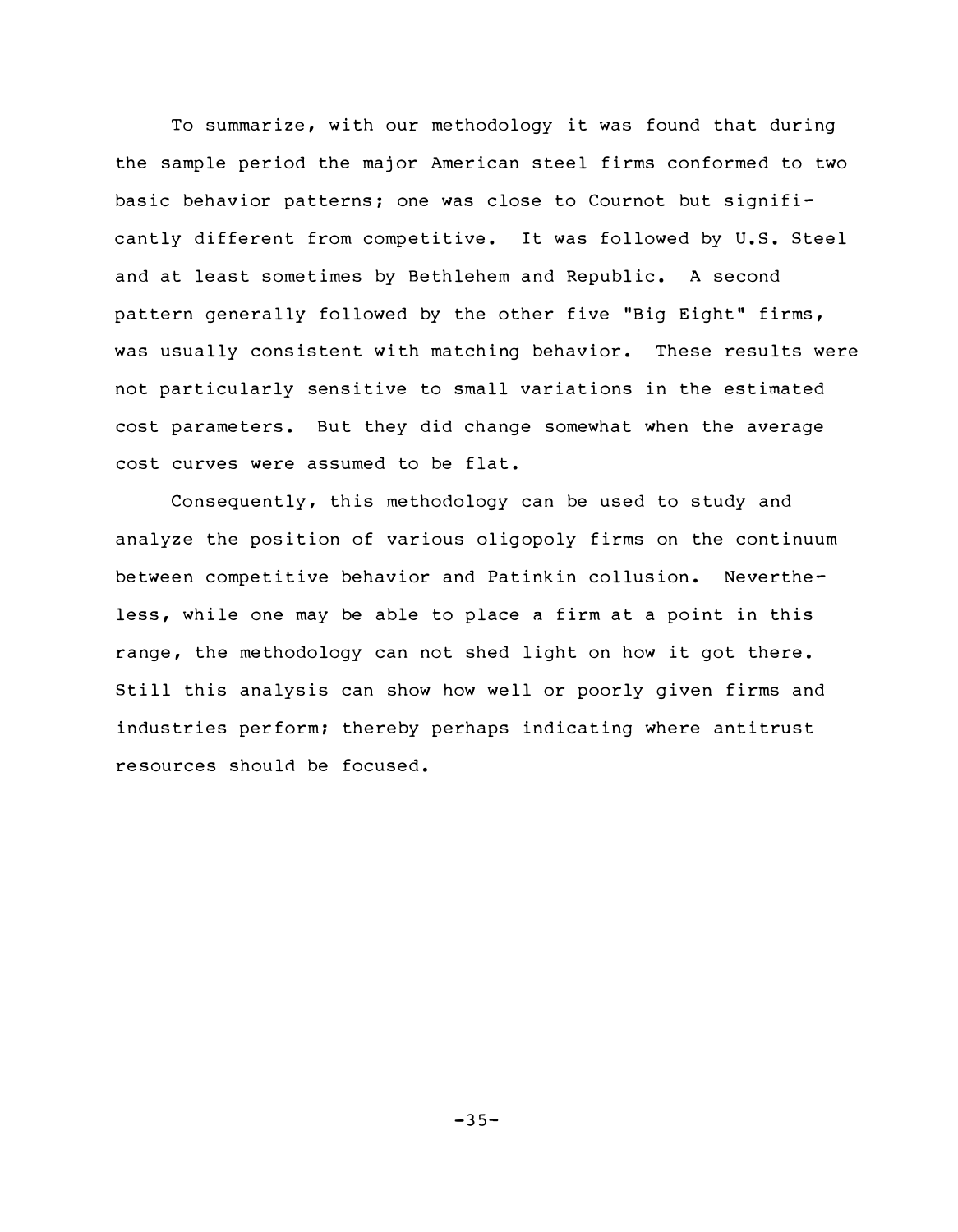#### REFERENCES

American Iron and Steel Institute. Annual Statistical Report. Washington D.C.: American Iron and Steel Institute, 1910-1975 various issues.

Directory of Iron and Steel Works for the United States and Canada. Washington, D.C.: American Iron and Steel Institute, 1964, 1967, 1970 and 1974.

- American Metals Market. Metal Statistics 1974. New York: American Metals Market Fairchild Publications, Inc., 1974.
- Anderson, F. J. "Market Performance and Conjectural Variation." Southern Economic Journal 44, no. 81 (July 1977): 173-78.

Anderson, J. E., and Kraus, M. "An Econometric Model of Airline Flight Scheduling Rivalry." Boston: 1978 (Manuscript).

- Brookings Papers on Economic Activities 2 (1976). Bosworth, B. "Capacity Creation in Basic-Materials Industries."
- Theory of Wealth. Translated by N. T. Bacon, 2d ed. New Cournot, A. Researches into the Mathematical Principles of the York: Kelley, 1971.
- Economics of the Iron and Steel Industry. New York: Daugherty, C. R.; De Chazeau, M. G. and Stratton, S. S. McGraw-Hill, 1937.
- Diewert, w. E. "Applications of Duality Theory." Frontiers of Quantitative Economics by M. D. Intriligator and D. A. Kendrick. Amsterdam, Oxford: North Holland Publishing Co., 1974, pp. 105-71.
- Competitiveness, Duke, R., Johnson, R., Mueller, H., Qualls, D., Roush, c. and Tarr, D. The United States Steel Industry and Its International Rivals: Trends Factors, Determining International Competitiveness, (Bureau of Economics, Federal Trade Commission, Washington, D.C.: USGPO, 1977).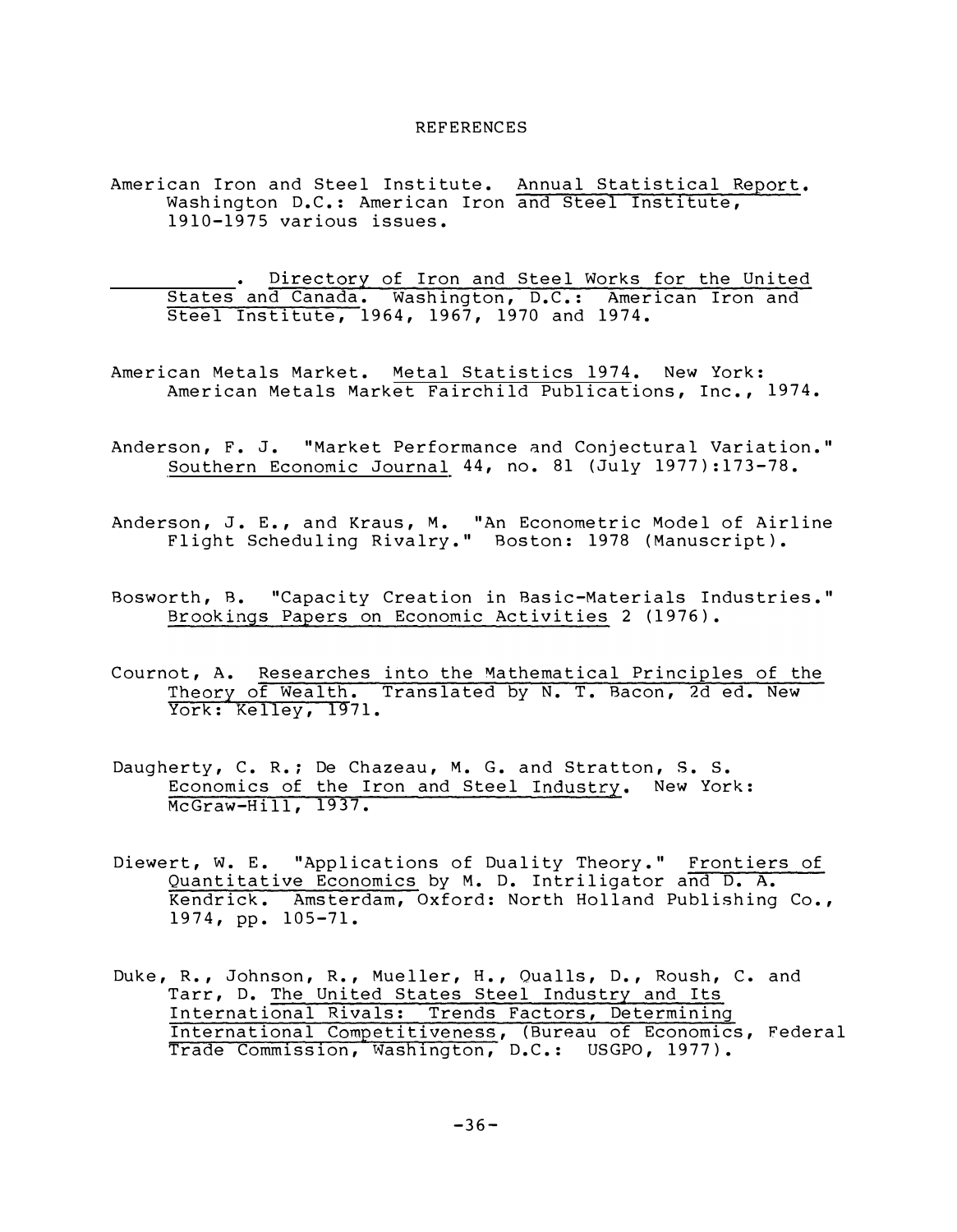#### REFERENCES (Continued)

- Fama, E. F. and Laffer, A. B. "The Number of Firms and Competition." American Economic Review 62 (September 1972 ): 670-74.
- Gollop, F. M. and Roberts, M. J. "Firms Inter dependence in Oligopolistic Markets." Journal of Econometrics 10 (1979): 313-31.
- Hekman, J.S. "An Analysis of the Changing Location of Iron and Steel Production in the Twentieth Century, " Ph.D. dissertation, University of Chicago, 1976.
	- "An Analysis of the Changing Location of Iron and Steel Production in the Twentieth Century." American Economic <u>Review</u> 68, no. l (March 1978):125–133.
- R. E. Theory: Mathematical Approach. New York: McGraw-Hill, 1958. Henderson, J. M. and Quandt, R. E.
- Hicks, J. R. "Annual Survey of Economic Theory: The Theory of Monopoly." Econometrica 3 (January 1935): 1-20.

<u>Iron Age</u>, vols. 175-213, 1955-73.

- Iwata, G. "Measurement of Conjectural Variations in Oligopoly." Econometrica 42, no. 5 (September, 1974): 947-66.
- Discussion Paper No 466S Managerial Economics and Decision Service, J.L. Kellogg Graduate School of Management Northwestern University, 1981. Kamien, M. I. and Schwartz, N. L. "Conjectural Variations."
- Kendrick, J. W. Postwar Productivity in the United States. New York: National Bureau of Economic Research, 1973.

Productivity Trends in the United States. Princeton: Princeton University Press, 1961.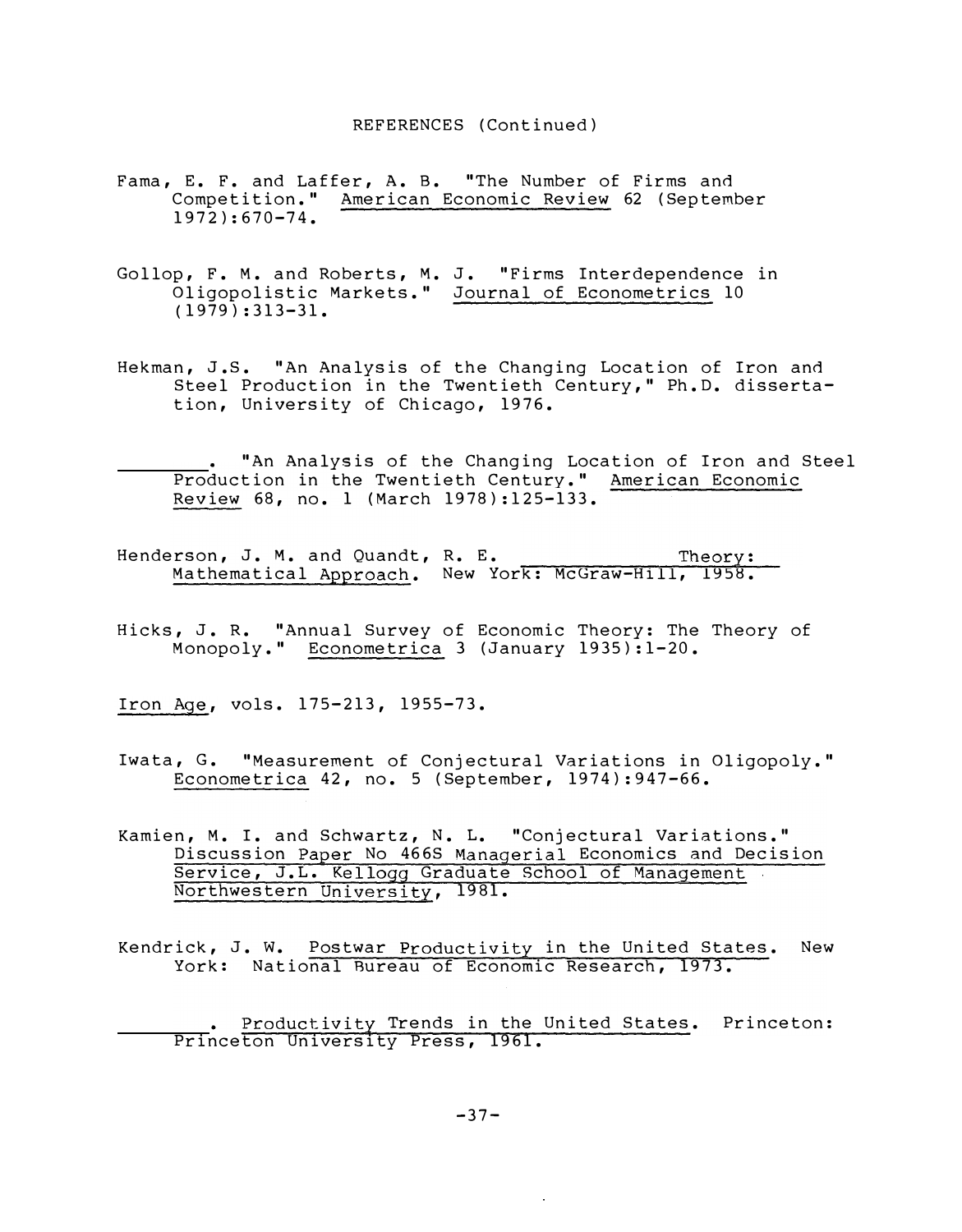#### REFERENCES (Continued)

- Klein, L. A Textbook of Econometrics. Evanston, IL: Row Peterson, 1953.
- Kmenta, J. Elements of Econometrics. New York: Macmillan Company 1971.
- Mancke, R. "New Determinants of Steel Prices in the U.S.: 1947-65." Journal of Industrial Economics 16 no. 2 (April  $1968$ ):147-60.
- Moody's Investors Service. Moody's Industrial Manual. New York: Moody's Investors Service, 1910-1975.
- Parsons, D.O. and Ray, E. J. "The United States Steel Consolidation: The Creation of Market Control." Journal of Law and Economics 18, no. 1 (April 1975):180- 219.
- Competition." Quarterly Journal of Economics 61 (February Patinkin, D. "Multi-Plant Firms, Cartels, and Imperfect 1947):173- 205.
- Rippe, R. D. "Wages Prices and Imports in the American Steel Industry." Review of Economics and Statistics 52 (February 1970):34-46.
- Rogers, R. P. "The Behavior of Firms in an Oligopoly Industry: A Study of Conjectural Variations." Ph.D. dissertation, The George Washington University, 1983a.

Working Paper No. 96, September 1983. "The Measurement of Firm Cost Curves in the Steel Industry." Federal Trade Commission, Bureau of Economics

"Unobservable Transactions Price and the Measurement of a Supply and Demand Model for the American Steel Industry." Washington, D.C.: 1983c (Manuscript).

Rowley, C.K. Steel and Public Policy, London: McGraw-Hill 1971.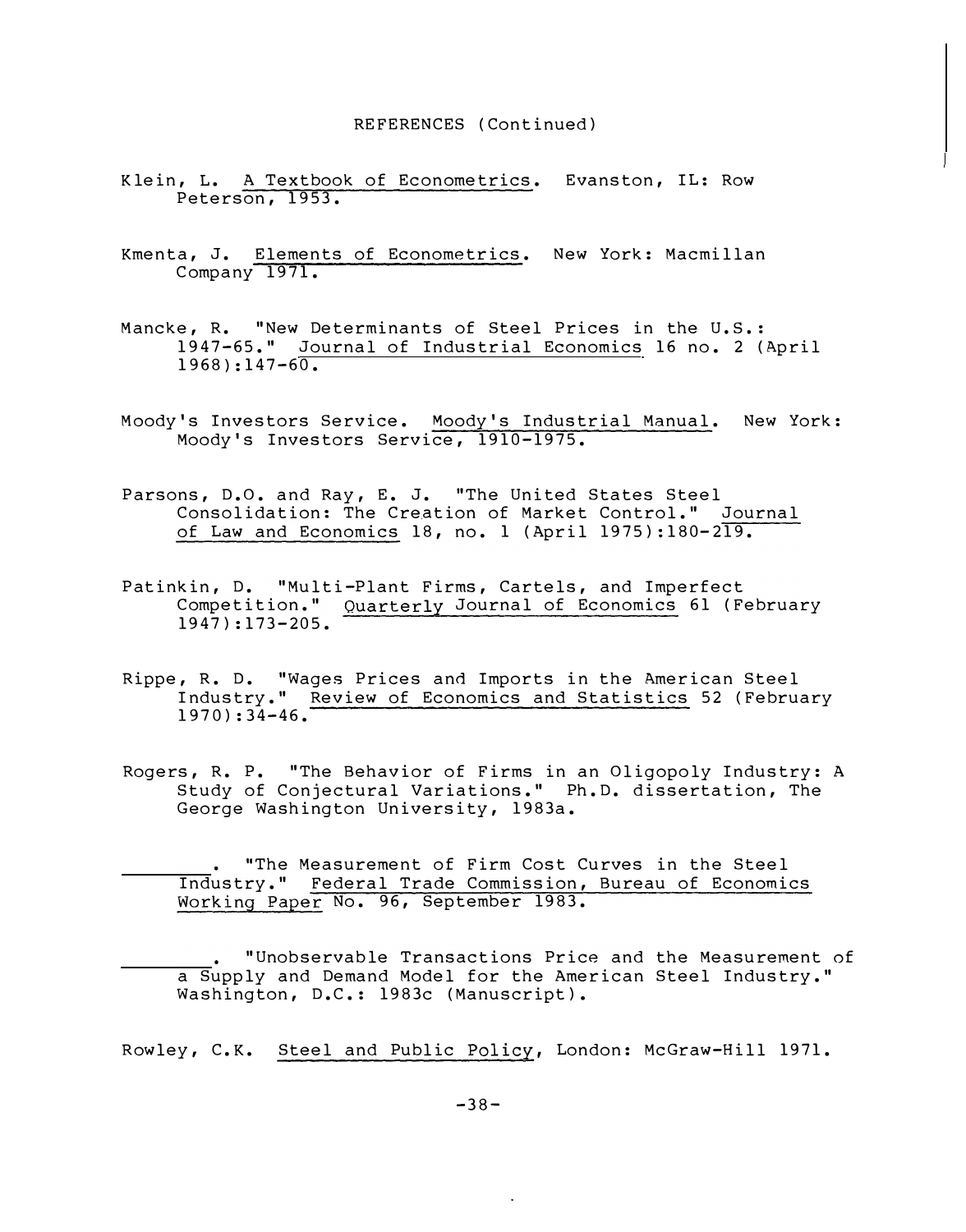#### REFERENCES (Continued)

- u.s. Department of Commerce, Bureau of Census. Census of Manufactures 191-1972. 1919-75.
- u.s. Department of Commerce, Bureau of the Census, Statistical Abstract of the United States: 1980 (lOlth edition) 1980.
- Survey of Current Business, 1975 Supplement, 1976. u.s. Department of Commerce, Bureau of Economic Analysis.
- u.s. Department of the Interior, Bureau of Mines. Minerals Yearbook: Fuels. 1960, 1964, 1966, 1970, and 1973.
- Varian, H. R. Microeconomic Analysis. New York: W. W. Norton, 1978.
- John Wiley & Sons, 1971. Weiss, L.W. Case Studies in American Industry. New York: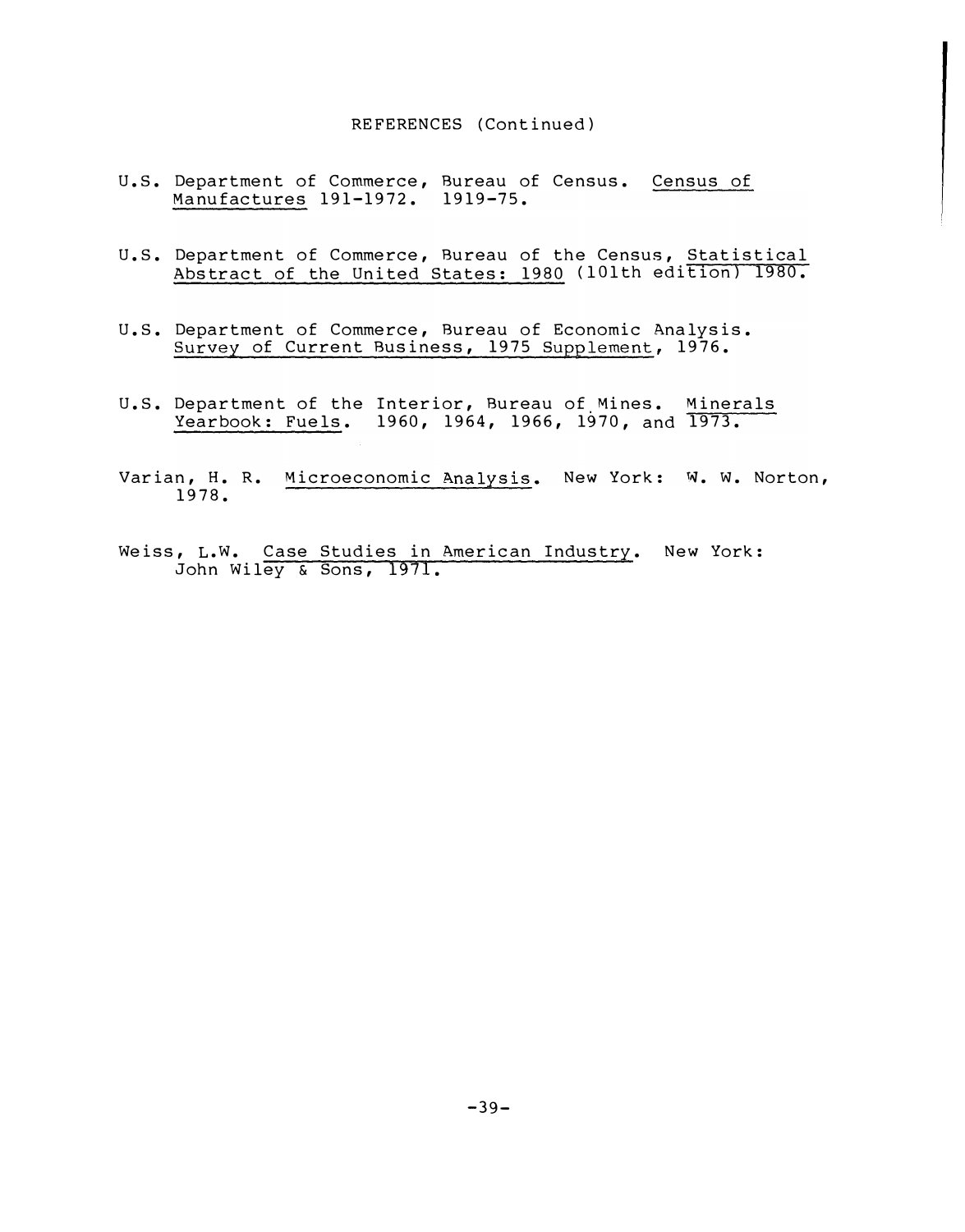# Table A-I

The Average Conjectural Variations for the "Big Eight" Steel Companies for 19 20-40 and 1946-72, and t-Test Values for the Hypotheses that the Calculated Values Differed from the Expected Values for Competitive, Cournot, and Patinkin Behavior Under the Assumption that  $C_1$  equals the Measured Value Plus TWo Times the Standard Deviation

|                                  |                                     |                       | t-Values for            |                      |                       |  |
|----------------------------------|-------------------------------------|-----------------------|-------------------------|----------------------|-----------------------|--|
| Firm                             | Average<br>Conjectural<br>Variation | Standard<br>Deviation | Competitive<br>Behavior | Cournot<br>Behavior  | Patinkin<br>Collusion |  |
| U.S.<br><b>Steel</b>             | $-0.134$                            | 0.250                 | $3.46*$                 | $-0.54$              | $-6.13*$              |  |
| Bethlehem                        | 0.682                               | 0.605                 | $2.78*$                 | 1.13                 | $-6.73*$              |  |
| Republic                         | 1.419                               | 1.359                 | $1.78*$                 | 1.04                 | $-8.78$ <sup>*</sup>  |  |
| National                         | 2.812                               | 1.592                 | $2.39*$                 | $1.77$ <sup>*</sup>  | $-6.79*$              |  |
| Jones &<br>Laughlin <sup>1</sup> | 4.674                               | 1.622                 | $3.50*$                 | $2.88*$              | $-5.42*$              |  |
| Armco                            | 6.787                               | 3.504                 | $2.22*$                 | $1.94*$              | $-5.01*$              |  |
| Youngstown <sup>1</sup>          | 4.330                               | 1.579                 | $3.38*$                 | $2.74$ <sup>*+</sup> | $-8.09*$              |  |
| Inland                           | 2.985                               | 1.387                 | $2.87*$                 | $2.15^{*+}$          | $-11.06*$             |  |

+ Significant at the 95-percent level on a two-tail test.

\* Significant at the 95-percent level on a one-tail test.

 $1$  Now part of the LTV Corporation.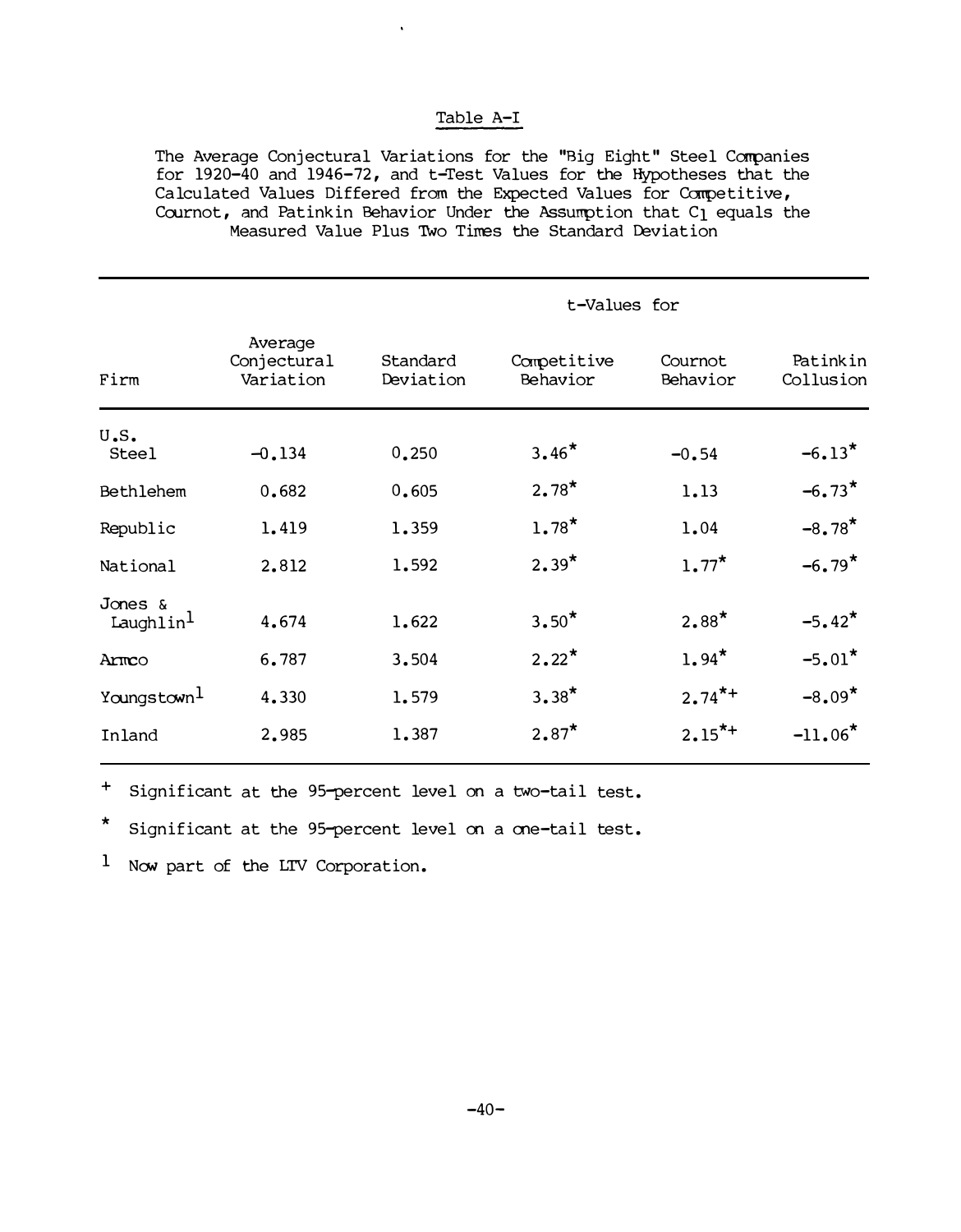# Table A-II

The Average Conjectural Variations for the "Big Eight" Steel Companies for  $1920-40$  and  $1946-72$ , and t-Test Values for the Hypotheses that the Calculated Values Differed from the Values Expected for Competitive, Cournot, and Patinkin Behavior Under the Assumption That  $C_1$  Equals 1.0

|                                  |                                     | t-Values for          |                         |                     |                       |
|----------------------------------|-------------------------------------|-----------------------|-------------------------|---------------------|-----------------------|
| Firm                             | Average<br>Conjectural<br>Variation | Standard<br>Deviation | Competitive<br>Behavior | Cournot<br>Behavior | Patinkin<br>Collusion |
| U.S.<br><b>Steel</b>             | $-0.617$                            | 0.135                 | $2.84*$                 | $-4.57+$            | $-14.93*$             |
| Bethlehem                        | 0.028                               | 0.475                 | $2.16*$                 | 0.06                | $-9.95*$              |
| Republic                         | 0.869                               | 1.283                 | 1.46                    | 0.68                | $-9.73*$              |
| National                         | 1.724                               | 1.425                 | $1.91*$                 | 1.21                | $-8.35*$              |
| Jones &<br>Laughlin <sup>1</sup> | 0.964                               | 0.823                 | $2.39*$                 | 1.17                | $-15.19*$             |
| Armco                            | 2.442                               | 2.820                 | 1.22                    | 0.87                | $-7.77*$              |
| Youngstown <sup>1</sup>          | 1.699                               | 1.022                 | $2.64*$                 | 1.66                | $-15.07*$             |
| Inland                           | 2.544                               | 1.298                 | $2.73*$                 | $1.96*$             | $-12.16*$             |
|                                  |                                     |                       |                         |                     |                       |

+ Significant at the 95-percent level en a two-tail test.

\* Significant at the 95-percent level on a one-tail test.

 $1$  Now part of the LTV Corporation.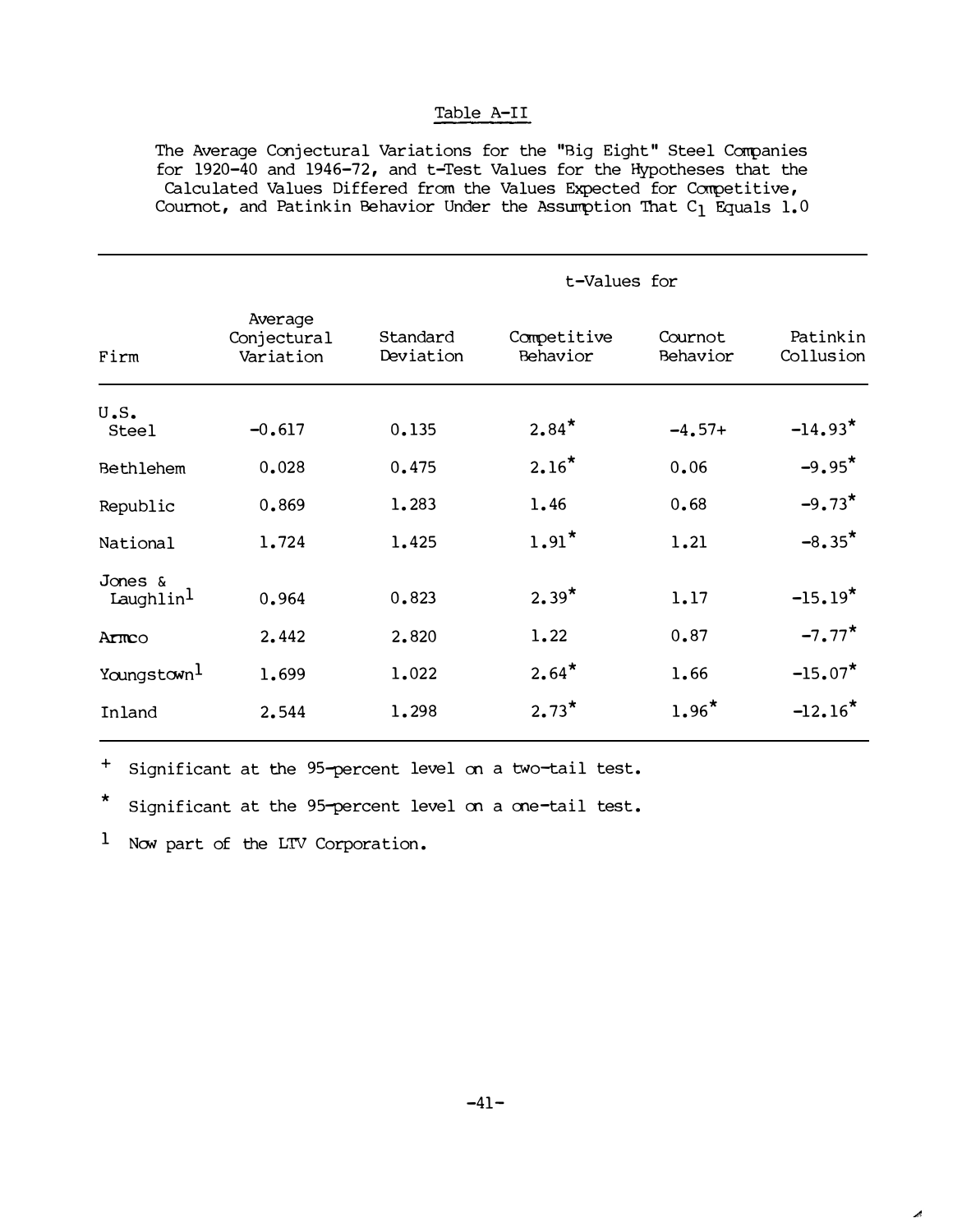### Table A-III

The Number of Years for Which the Conjectural Variations are Consistent with Various Behavior Hypotheses Under the Assumption that  $C_1$  equals the Measured  $C_1$  Plus Two Times the ăeasured Standard Deviation

|                                  | The Number of Years When the Conjectural Variation<br>was Consistent with <sup>1</sup> |                     |                      |                       |  |
|----------------------------------|----------------------------------------------------------------------------------------|---------------------|----------------------|-----------------------|--|
| First                            | Competitive<br>Behavior                                                                | Cournot<br>Behavior | Matching<br>Behavior | Patinkin<br>Collusion |  |
| U.S. Steel                       | 0(48)                                                                                  | 36(12)              | 0(48)                | 0(48)                 |  |
| Bethlehem                        | 0(48)                                                                                  | 45(3)               | 5(43)                | 0(48)                 |  |
| Republic                         | 5(43)                                                                                  | 41(7)               | 8(40)                | 0(48)                 |  |
| National                         | 0(33)                                                                                  | 27(6)               | 21(12)               | 0(33)                 |  |
| Jones &<br>Laughlin <sup>3</sup> | 0(45)                                                                                  | 0(45)               | 45(0)                | 0(45)                 |  |
| Armco                            | 1(47)                                                                                  | 7(41)               | 47(1)                | 0(48)                 |  |
| Youngstown <sup>3</sup>          | 0(47)                                                                                  | 0(47)               | 47(0)                | 0(47)                 |  |
| Inland                           | 0(48)                                                                                  | 9(39)               | 41(7)                | 0(48)                 |  |

 $1$  The conjectural variation is considered consistent with given behavior if its value is not significantly dif ferent from the postulated value at the 5-percent level.

2 The number of years when the behavior is not considered consistent with the named behavior is in parentheses.

3 Now part of LTV Corporation.

 $\mathcal{A}$